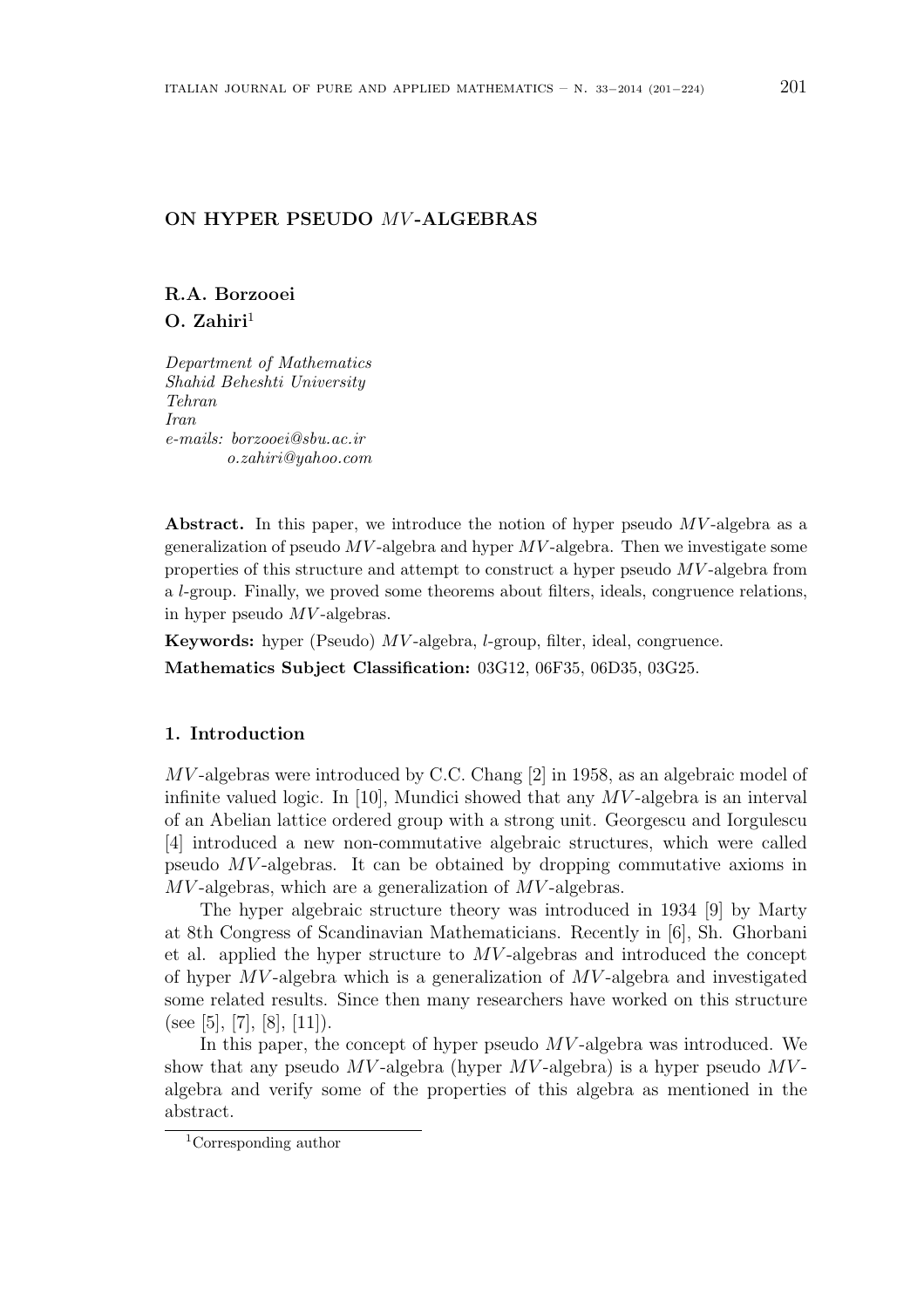#### 2. Preliminaries

**Definition 2.1.** [4] A *Pseudo MV-algebra* is an algebra  $(M, +, -, \sim, 0, 1)$  of type  $(2, 1, 1, 0, 0)$  such that the following axioms hold for all  $x, y, z \in M$ ,

(A1)  $x + (y + z) = (x + y) + z$ ,  $(A2)$   $x + 0 = 0 + x = x$ ,  $(A3)$   $x + 1 = 1 + x = 1$ ,  $(A4)$  1<sup>-</sup> = 1<sup>∼</sup> = 0, (A5)  $(x^- + y^-)$ <sup>~</sup> =  $(x^{\sim} + y^{\sim})^-$ , (A6)  $x + (x^{\sim}.y) = y + (y^{\sim}.x) = (x.y^{-}) + y = (y.x^{-}) + x$ , (A7)  $x.(x^- + y) = (x + y^{\sim}).y$ ,  $(A8)$   $(x^-)$ <sup>~</sup> = x. where  $x.y = (x^{-} + y^{-})^{\sim}$ .

**Definition 2.2.** [1] A *lattice-ordered group (l-group)* is an algebra  $(G, \vee, \wedge, +, -, 0)$ such that  $(G, \vee, \wedge)$  is a lattice,  $(G, +, -, 0)$  is a group and + is an order preserving map. If  $(G, \vee, \wedge, +, -, 0)$  is a lattice-ordered group, then we use  $[0, u]$  to denote  $\{x \in G | 0 \le x \le u\}$ , for any  $0 \le u$ .

**Proposition 2.3.** [4] Let  $(G, \vee, \wedge, +, -, 0)$  be an l-group and  $0 \le u$ , for some  $u \in G$ . Define  $x * y = (x + y) \wedge u$ ,  $x^- = u - x$  and  $x^{\sim} = -x + u$ , for any  $x, y \in G$ . Then  $([0, u], *, -, \sim, 0, u)$  is a pseudo MV-algebra.

**Definition 2.4.** [6] A *hyper MV-algebra* is a non-empty set M endowed with a binary hyper operation ⊕, a unary operation ∗ and a constant 0 satisfying the following conditions: for all  $x, y, z \in M$ 

 $(hMV1) x \oplus (y \oplus z) = (x \oplus y) \oplus z,$  $(hMV2)$   $x \oplus y = y \oplus x$ ,  $(hMV3)(x^*)^* = x,$  $(hMV4)$   $(x^* \oplus y)^* \oplus y = (y^* \oplus x)^* \oplus x$ ,  $(hMV5)$   $0^* \in x \oplus 0^*$ ,  $(hMV6)$   $0^* \in x \oplus x^*$ (hMV7) if  $x \ll y$  and  $y \ll x$ , then  $x = y$ , where  $x \ll y$  is defined by  $0^* \in x^* \oplus y$ .

For every  $A, B \subseteq M$ , we define  $A \ll B$  if and only if there exist  $a \in A$  and  $b \in B$ such that  $a \ll b$  and  $A \oplus B = \bigcup \{a \oplus b | a \in A, b \in B\}$ . Also, we define  $0^* = 1$  and  $A^* = \{a^* | a \in A\}.$ 

#### 3. Hyper pseudo MV -algebras

**Definition 3.1.** A hyper pseudo  $MV$ -algebra is a non-empty set M with a binary hyperoperation  $+$ , two unary operations ',  $\sim$  and two constants 0, 1 satisfying the following conditions: for all  $x, y, z \in M$ ,

 $(HSMV1) x + (y + z) = (x + y) + z,$  $(HSMV2)$  1 ∈  $(x+1) \cap (1+x)$ ,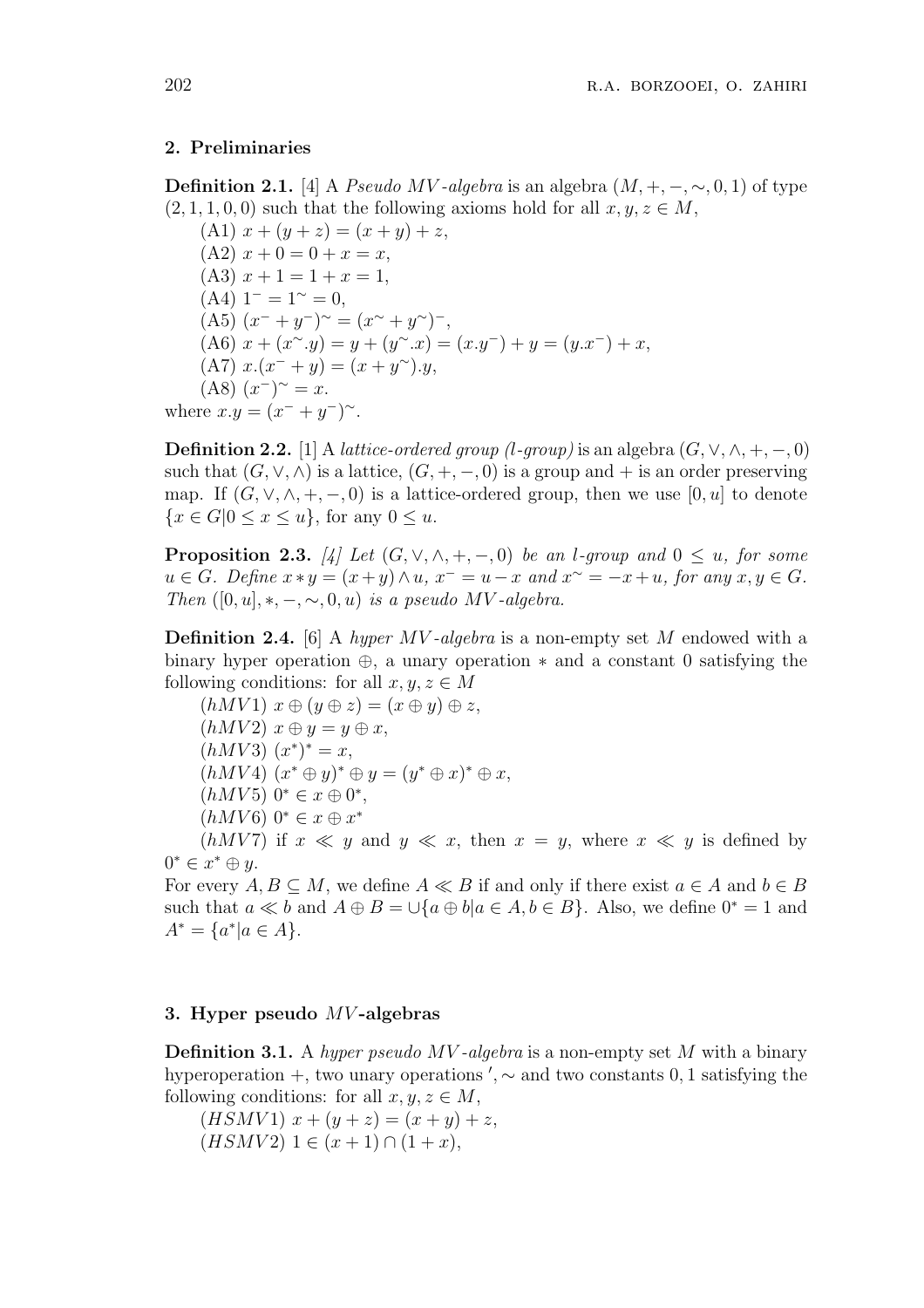$(HSMV3)$  1<sup>∼</sup> = 1' = 0,  $(HSMV4)$   $(x'+y')^{\sim} = (x^{\sim} + y^{\sim})',$  $(HSMV5) x + (x^{\sim} \odot y) = y + (y^{\sim} \odot x) = (x \odot y') + y = (y \odot x') + x,$  $(HSMV6)$   $x \odot (x'+y) = (x+y^{\sim}) \odot y,$  $(HSMV7)$   $(x')^{\sim} = x,$  $(HSMV8) 1 \in (x + x^{\sim}) \cap (x' + x),$  $(HSMV9)$   $1 \in (x'+y) \cap (y'+x)$  implies  $x=y$ ,  $(HSMV10)$  1 ∈  $x' + y$  if and only if 1 ∈  $y + x^{\sim}$ .

where  $y \odot x = (x' + y')^{\sim}$ ,  $A' = \{a'|a \in A\}$ ,  $A^{\sim} = \{a^{\sim}|a \in A\}$ ,  $A \odot B =$  $\bigcup \{a \odot b | a \in A, b \in B\}$  and  $A + B = \bigcup \{a + b | a \in A, b \in B\}$ , for any  $A, B \subseteq M$ . A hyper pseudo MV-algebra M is called proper if there exists  $a, b \in M$  such that  $2 \leq |a+b|$ . Let  $(M, +, ', \sim, 0, 1)$  be a hyper pseudo MV-algebra, which is not proper. Then for any  $x, y \in M$ , there exists  $a_{x,y} \in M$  such that  $x + y = \{a_{x,y}\}.$ Define the operation  $* : M \to M$  by  $x * y = a_{x,y}$ . It can be easily obtained that  $(M, *, ', \sim, 0, 1)$  is a pseudo MV-algebra and we say that  $(M, +, ', \sim, 0, 1)$  is a pseudo  $MV$ -algebra.

**Example 3.2.** Let  $(M, +, -, \sim, 0, 1)$  be a pseudo MV-algebra. For any  $x, y \in M$ , we define  $x \oplus y = \{x+y\}$ . Then  $(M, \oplus, -, \sim, 0, 1)$  is a hyper pseudo MV-algebra.

Example 3.3. Let  $(M, \oplus, *, 0, 1)$  be a hyper MV-algebra. Then  $(M, \oplus, *, *, 0, 0^*)$ is a hyper pseudo  $MV$ -algebra.

**Example 3.4.** (i) Let  $M = \{0, a, b, c, 1\}$ . Consider the following tables:

| Table 1           |   |                                     |               |  | Table 2 |              |              |                |  |
|-------------------|---|-------------------------------------|---------------|--|---------|--------------|--------------|----------------|--|
|                   | a | b.                                  | $\mathcal{C}$ |  |         |              |              |                |  |
| $0   \{0\}$       |   | ${0,a}$ ${0,b}$ ${0,c}$ M           |               |  |         | a            | $\mathbf{b}$ | c <sub>1</sub> |  |
| $a \mid \{0,a\}$  |   | $\{0,\!a\}$ $\{a,\!b\}$ M M         |               |  |         | h            | $\mathbf{C}$ | $a \quad 0$    |  |
|                   |   | b $\{b,0\}$ M $\{0,b\}$ $\{c,b\}$ M |               |  |         |              |              |                |  |
| $c \mid \{c, 0\}$ |   | ${c, a}$ M ${0, c}$ M               |               |  |         | $\mathbf{c}$ | a            | $b \quad 0$    |  |
| $1 \mid M$        | M | M                                   | M             |  |         |              |              |                |  |

Then we get

|              | Table 3       |                    |                                          |           |                     |
|--------------|---------------|--------------------|------------------------------------------|-----------|---------------------|
| $\odot$      |               | <sub>a</sub>       |                                          | C         |                     |
|              | $0 \mid M$    | $\mathbf M$        | М                                        | M         | M                   |
|              | $a \mid M$    | ${1,a}$            | $_{\rm M}$                               | $\{a,c\}$ | $\{1,a\}$           |
|              |               | $b \mid M \{a,b\}$ | $\{1,b\}$ M                              |           | $\{1,b\}$           |
| $\mathbf{c}$ | $\mid M \mid$ | $M_{\odot}$        | $\{b,c\}$                                |           | $\{1,c\}$ $\{1,c\}$ |
|              |               |                    | $1 \mid M \{a,1\} \{b,1\} \{c,1\} \{1\}$ |           |                     |

It is not difficult to show that  $(M, +, ', \sim, 0, 1)$  is a hyper pseudo MV-algebra. Moreover,  $+$  is not commutative and so M is not a hyper MV-algebra.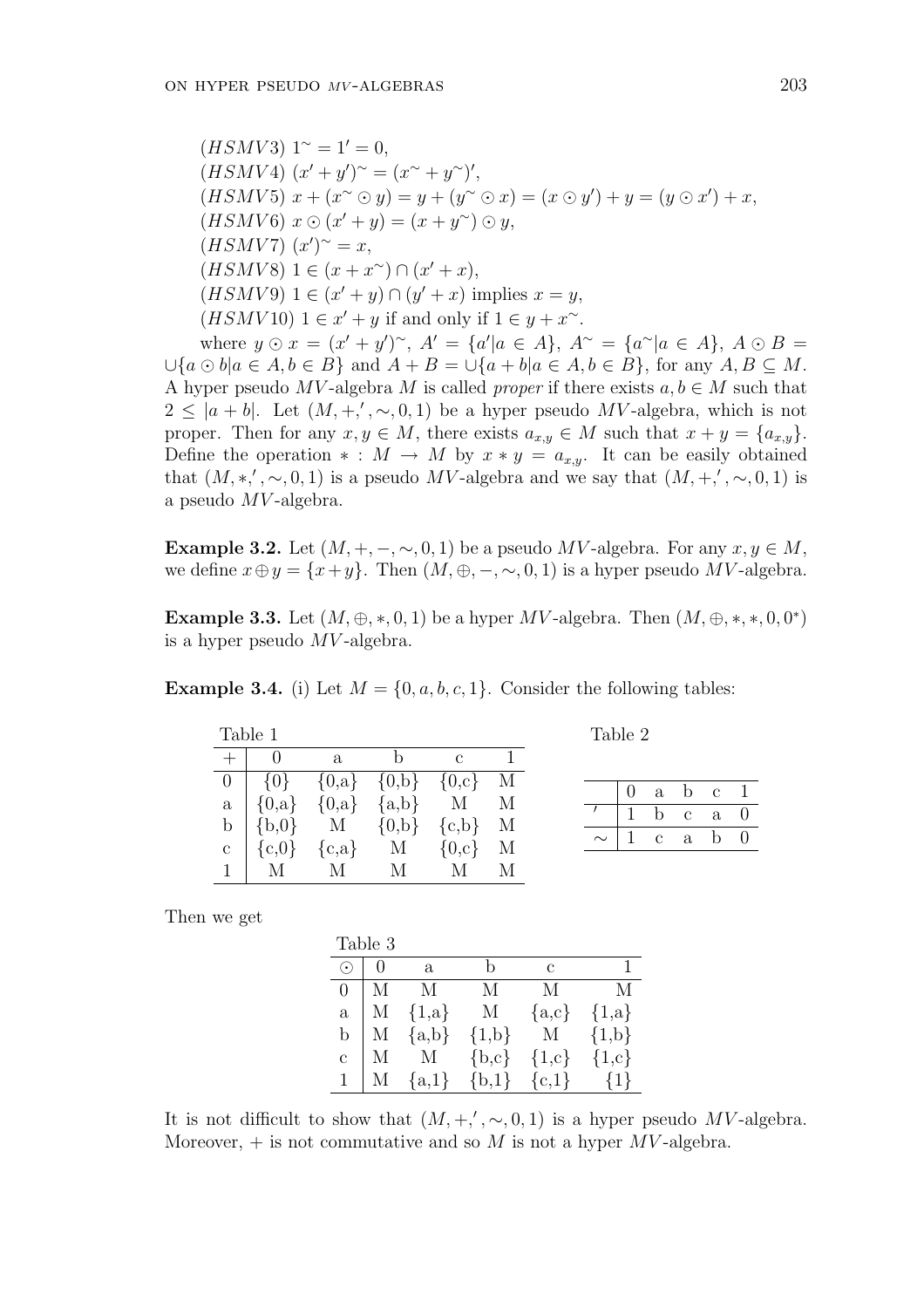0 a b c d 1  $\frac{1}{1}$  b c a d 0  $\sim$  | 1 c a b d 0

|              | Table 4                        |   |         |               |                                                 |   |  | Table 5      |
|--------------|--------------------------------|---|---------|---------------|-------------------------------------------------|---|--|--------------|
|              | $\Omega$                       | a | b       | $\mathcal{C}$ |                                                 |   |  |              |
|              | $0   \{0\}$                    |   |         |               | ${0,a}$ ${0,b}$ ${0,c}$ ${0,d}$ $M$             |   |  |              |
| a            | $\{0,a\}$                      |   |         |               | ${0, a}$ {a,b} M {0,a,d} M                      |   |  | a            |
|              |                                |   |         |               | b $\{b,0\}$ M $\{0,b\}$ $\{c,b\}$ $\{0,b,d\}$ M |   |  | <sub>b</sub> |
| $\mathbf{c}$ | $\vert \{\mathrm{c},0\} \vert$ |   |         |               | ${c, a}$ M ${0, c}$ ${0, c,d}$ M                |   |  | $\mathbf{c}$ |
|              |                                |   |         |               | d $\{d,0\}$ $\{d,a\}$ $\{d,b\}$ $\{d,c\}$ N N   |   |  |              |
|              |                                |   | $M_{-}$ | $M_{\odot}$   | N                                               | M |  |              |

(ii) Let  $N = \{0, a, b, c, d, 1\}$  and  $M = \{0, a, b, c, 1\}$ . Consider the following tables:

Easy calculations show that  $(N, +, ', \sim, 0, 1)$  is a hyper pseudo MV-algebra.

#### Remark 3.5.

- (i) It is easy, to show that if  $(M, +, ', \sim, 0, 1)$  is a hyper pseudo MV-algebra such that  $x + y = y + x$  and  $x' = x^{\sim}$ , for any  $x, y \in M$ , then  $(M, +, ', 0)$  is a hyper MV -algebra.
- (ii) Let  $(M, +, ', \sim, 0, 1)$  be a hyper pseudo MV-algebra. Define a relation  $\leq$  on M by  $x \leq y$  if and only if  $1 \in x' + y$ , for any  $x, y \in M$ . Then by  $(HSMV8)$ and  $(HSMV9)$ , we conclude that  $\leq$  is a reflexive and antisymmetric relation on M.

**Proposition 3.6.** For any integer  $5 \leq m$ , there is at least one proper hyper pseudo MV -algebra of order m.

**Proof.** Let  $5 \le m$ ,  $n = m - 2$ ,  $M = \{a_1, a_2, ..., a_n\}$  and  $N = M \cup \{0, 1\}$ , where  $0, 1 \notin M$ . Define  $a'_i = a_{i+1}$  and  $a_j^{\sim} = a_{j-1}$ , for any  $i, j \in \{1, 2, ..., n\}$ , where  $a_0 = a_n$  and  $a_{n+1} = a_1$ . Consider the following hyper operation on M.

$$
x + y = \begin{cases} \{0\} & \text{if } x = y = 0, \\ \{0, y\} & \text{if } x = 0, y = a_i \text{ or } y = 0, x = a_i, \\ N & \text{if } x = 1 \text{ or } y = 1, \\ \{0, a_i\} & \text{if } x = y = a_i, \\ N & \text{if } x = a_i, y = a_j, j = i - 1, \\ \{a_i, a_j\} & \text{otherwise.} \end{cases}
$$

It is easy to show that  $(N, +, ', \sim, 0, 1)$  is a proper hyper pseudo MV-algebra of order m.

From now on, in this paper,  $(M, +, ', \sim, 0, 1)$  or simply M will denote a hyper pseudo MV-algebra, unless otherwise stated. If  $A, B \subseteq M, A \ll B$  ( $A \leq B$ ) means that  $a \leq b$ , for some  $a \in A$  and  $b \in B$  (for any  $a \in A$ , there exists  $b \in B$ such that  $a \leq b$ ). Moreover, if  $A = \{a\}$ , then we write  $a \ll B$  instead of  $A \ll B$ .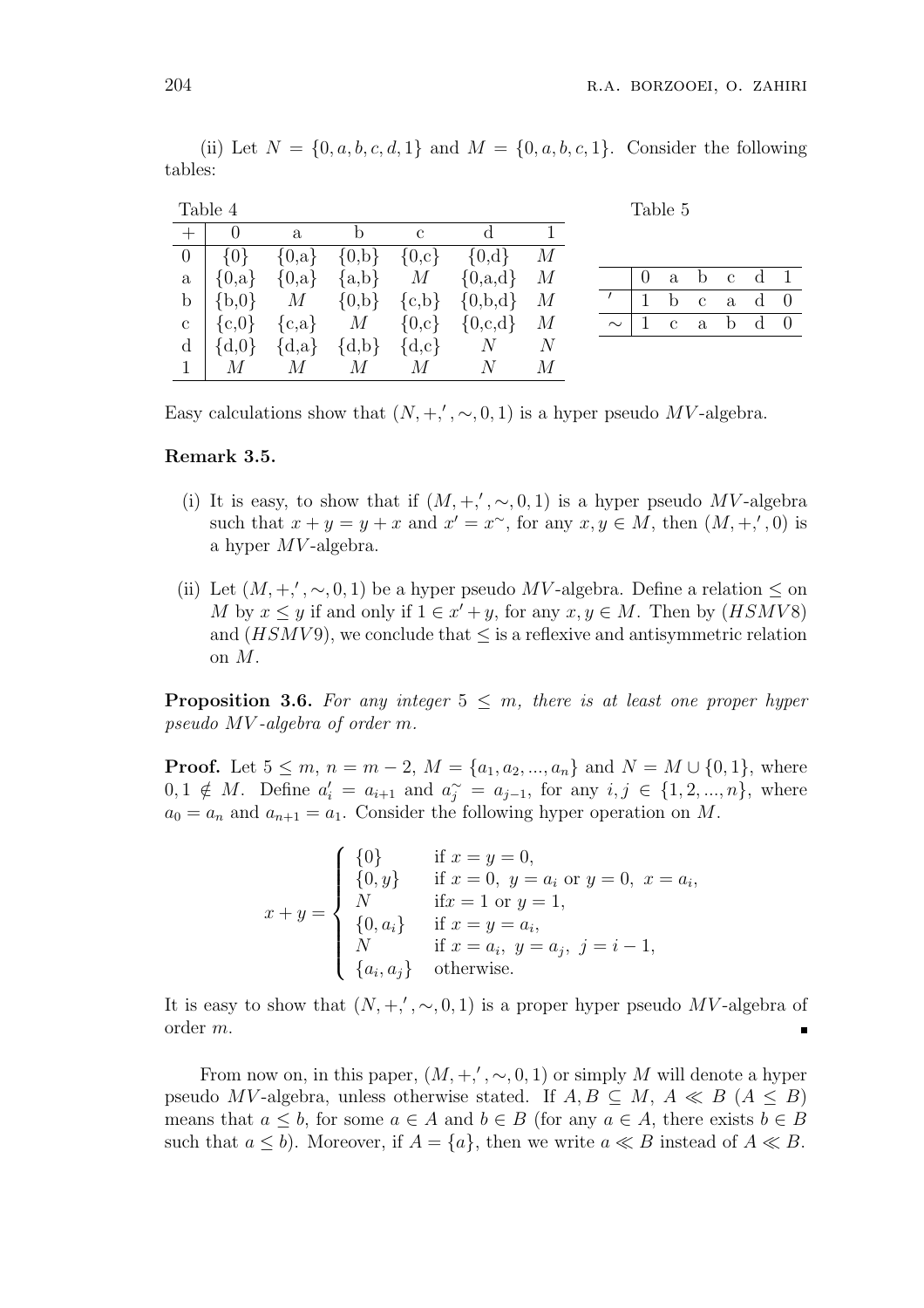**Proposition 3.7.** Suppose that  $(G, \vee, \wedge, +, -, 0)$  is a l-group and  $0 \leq u$ , for some  $u \in G$ . Let  $\downarrow A = \{x \in [0, u] | x \le a$ , for all  $a \in A\}$  and  $\uparrow A = \{x \in [0, u] | x \le a\}$  $a \leq x$ , for all  $a \in A$ , for any  $A \subseteq G$ . Define  $x \oplus y = \downarrow \{x + y, u\} = \downarrow \{x * y\}$ ,  $x^{-} = u - x$  and  $x^{\sim} = -x + u$ , for any  $x, y \in G$ , where  $*$  is the operation which is defined in Proposition 2.3. Then  $([0, u], \oplus, ', \sim, 0, u)$  is a hyper pseudo MValgebra.

**Proof.** Let  $x, y, z \in [0, u]$ . By Proposition 2.3, the operations  $\prime$  and  $\sim$  are one to one and onto maps. Moreover,  $x \leq y \Leftrightarrow y' \leq x' \Leftrightarrow y^{\sim} \leq x^{\sim}$ , for all  $x, y \in [0, u]$ .

(1) Let  $x \in [0, u]$ . Then  $0 \le x$  and so  $u = 0 + u \le x + u$ . Hence  $u \in \downarrow$  $\{x+u, u\} = x \oplus u$ . By the similar way,  $u \in u \oplus x$ . Therefore,  $u \in (x \oplus u) \cap (u \oplus x)$ .

(2) By Proposition 2.3,  $u' = u^{\sim} = 0$  and  $(x')^{\sim} = x$ , for all  $x \in [0, u]$ .

(3) Let  $a \in [0, u]$ . Then  $0 \le a \le u$  and so  $0 = a - a \le u - a = u'$ ,  $-a \le 0$ . Hence  $u - a \leq u + 0 = u$ . Therefore,  $a' \in [0, u]$ . By the similar way, we can show that  $a^{\sim} \in [0, u]$ . On the other hand, let  $b' \in [0, u]$ , for some  $b \in G$ . Then  $0 \le u - b \le u$ , so  $b = 0 + b \le (u - b) + b = u$  and  $-b = -u + (u - b) \le -u + u = 0$ . Hence  $0 \leq b$ . Therefore,  $b \in [0, u]$  if and only if  $b' \in [0, u]$ , for any  $b \in G$ . Similarly, we can show that  $b \in [0, u]$  if and only if  $b^{\sim} \in [0, u]$ . Hence

$$
(x' \oplus y')^{\sim} = \{a^{\sim} \in [0, u]| a \leq x' + y', a \in [0, u]\}
$$
  
\n
$$
= \{a^{\sim}| a \in [0, u], (x' + y')^{\sim} \leq a^{\sim}\}
$$
  
\n
$$
= \{a^{\sim}| a \in [0, u], (x^{\sim} + y^{\sim})' \leq a^{\sim}\}, \text{ by Proposition 2.3}
$$
  
\n
$$
= \{a^{\sim}| (a^{\sim})' \in [0, u], (x^{\sim} + y^{\sim})' \leq a^{\sim}\}
$$
  
\n
$$
= \{t|t' \in [0, u], t^{\sim} \leq (x^{\sim} + y^{\sim})\}
$$
  
\n
$$
= \{t|t' \in [0, u], t^{\sim} \in (x^{\sim} \oplus y^{\sim})\}
$$
  
\n
$$
= \{t|t' \in [0, u], t \in (x^{\sim} \oplus y^{\sim})'\}
$$
  
\n
$$
= \{t|t \in [0, u], t \in (x^{\sim} \oplus y^{\sim})'\}
$$
  
\n
$$
= (x^{\sim} \oplus y^{\sim})'.
$$

(4) By Proposition 2.3,  $x + x^{\sim} = u = x' + x$ . Hence  $u \in \{x + x^{\sim}, u\}$  and  $u \in \left[ \{x' + x, u\} \right]$ . Therefore,  $u \in (x \oplus x^{\sim}) \cap (x' \oplus x)$ .

(5) Let  $u \in (x' \oplus y) \cap (y' \oplus x)$ . Then by  $u \in x' \oplus y$ , we get  $u \leq x' + y$  and so  $u + (-y) \le (x' + y) + (-y) = x'$ . Similarly,  $u \in y' \oplus x$  implies  $x' \le y'$ . Hence  $x' = y'$  and so  $x = y$ .

(6) Since  $([0, u], +, ', \sim, 0, u)$  is a pseudo MV-algebra, then we have

 $u \in x' \oplus y \Leftrightarrow u \leq x' + y \Leftrightarrow y' \leq x' \Leftrightarrow y^{\sim} \leq x^{\sim} \Leftrightarrow -y + u \leq x^{\sim} \Leftrightarrow u \leq y + x^{\sim}$ 

(7) We want to show that  $x \oplus (y \oplus z) = (x \oplus y) \oplus z$ .

$$
x \oplus (y \oplus z) = \bigcup \{ x \oplus a | a \in y \oplus z \} = \{ t \in [0, u] | t \le x * a, a \in y \oplus z \}
$$

For any  $a \in y \oplus z$ , we have  $a \leq y * z$ ,  $a \in [0, u]$  and so  $x + a \leq x + (y * z)$ . Hence  $x*a \leq x*(y*z)$ , it follows that  $x\oplus (y\oplus z) \subseteq \downarrow \{x*(y*z)\}\.$  Moreover,  $y*z\leq y*z$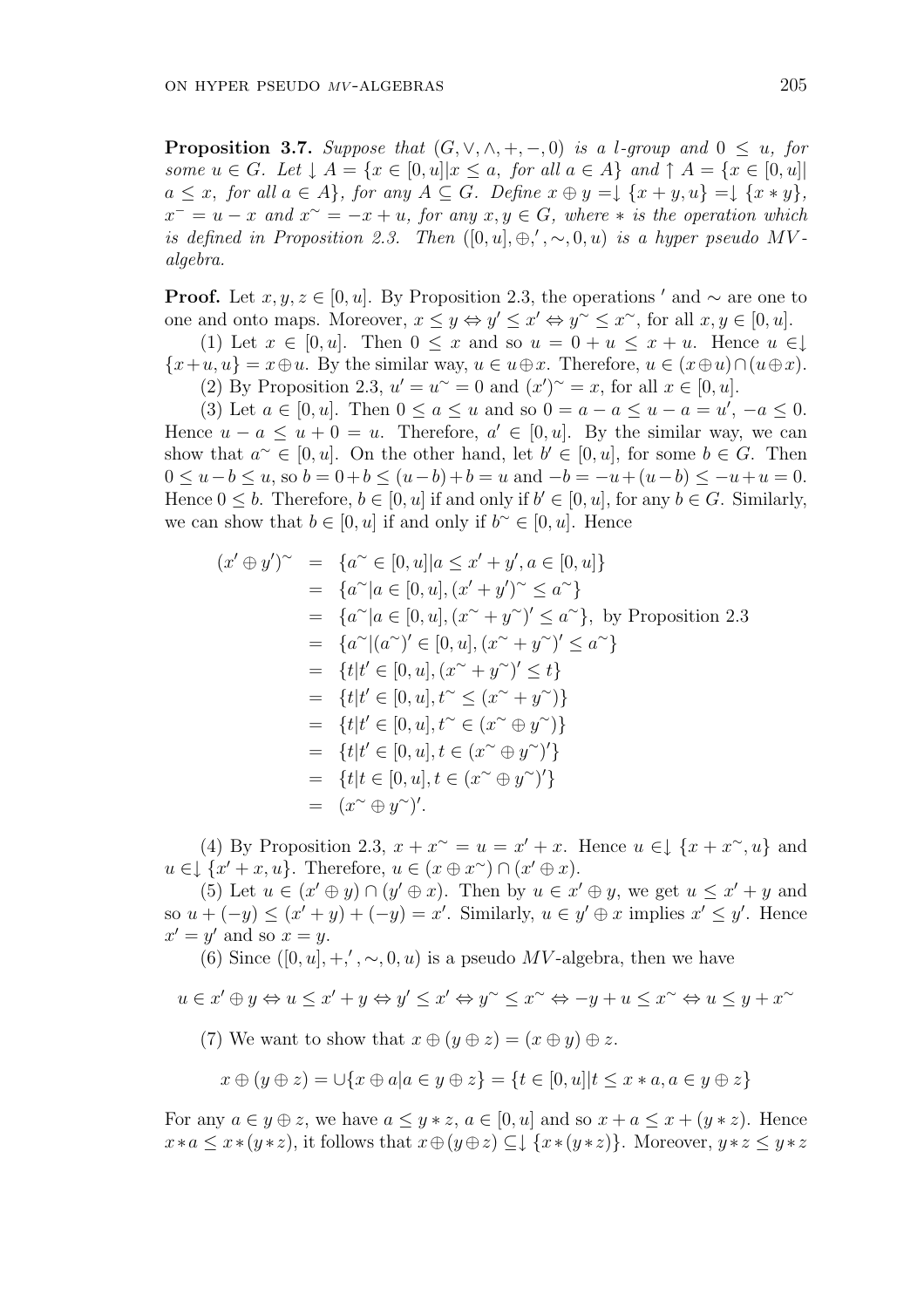and so  $\downarrow \{x * (y * z)\} \subseteq x \oplus (y \oplus z)$ . Therefore,  $x \oplus (y \oplus z) = \downarrow \{x * (y * z), u\}$ . By the similar way,  $(x \oplus y) \oplus z = \downarrow \{(x * y) * z, u\}$ . Now, by Proposition 2.3, we get  $x \oplus (y \oplus z) = (x \oplus y) \oplus z.$ 

(8) Let  $a \odot b = (b^{\sim} \oplus a^{\sim})'$ , for all  $a, b \in [0, u]$ . Then

$$
x \odot y = (y^{\sim} \oplus x^{\sim})' = \{a'|a \in [0, u], a \in y^{\sim} \oplus x^{\sim}\}\
$$
  
\n
$$
= \{a' \in [0, u]|a \leq y^{\sim} * x^{\sim}\}\
$$
  
\n
$$
= \{a' \in [0, u]|(y^{\sim} * x^{\sim})' \leq a'\}\
$$
  
\n
$$
= \{t \in [0, u]|(y^{\sim} * x^{\sim})' \leq t\}, \text{ since ' is one to one and onto}\
$$
  
\n
$$
= \uparrow \{x \cdot y\}.
$$

Now, we prove that,  $(HSMV5)$  holds.

$$
x \oplus (x \sim \odot y) = \cup \{x \oplus a | a \in x \sim \odot y\} = \{t \in [0, u] | t \leq x * a, a \in \uparrow \{x \sim y\}\}
$$

By Proposition 2.3,  $x^{\sim} y \in [0, u]$  and so  $u \in \uparrow \{x^{\sim} y\}$ . Hence  $x \oplus (x^{\sim} \odot y) = [0, u]$ . By the similar way, we can show that  $y \oplus (y \circ \circ x) = (x \odot y') \oplus y = (y \odot x') \oplus x = [0, u]$ . Therefore,  $(HSMV5)$  holds.

(9) By definition of  $\oplus$ , it is obvious that  $0 \in x' \oplus y$ . Hence by Proposition 2.3, we obtain

$$
[0, u] = \uparrow \{x * 0\} = x \odot 0 \subseteq x \odot x \odot (x' \oplus y) \subseteq [0, u]
$$

By the similar way, we obtain  $(x \oplus y^{\sim}) \odot y = [0, u]$ . Therefore,  $(HSMV6)$  holds. From (1)-(9), it follows that  $([0, u], \oplus, ', \sim, 0, u)$  is a hyper pseudo MV-algebra.

**Lemma 3.8.** The following properties hold: for any  $x, y, z \in M$ .

- (i)  $(x^{\sim})' = x$ ,  $0^{\sim} = 0' = 1$  and  $1'' = 1 = (1^{\sim})^{\sim}$ . Moreover,  $x = y \Leftrightarrow x' = y' \Leftrightarrow x^{\sim} = y^{\sim}$ ,
- (ii)  $0 \in (x \odot 0) \cap (0 \odot x),$
- (iii)  $x \odot y = (y^{\sim} + x^{\sim})'$ ,
- (iv)  $0 \in (x \odot x') \cap (x \odot x)$ ,
- (v)  $x \ll x + y$  and  $y \leq x + y$ ,
- (vi)  $(x \odot y) \odot z = x \odot (y \odot z),$
- (vii)  $x \leq y \Leftrightarrow 0 \in y^{\sim} \odot x \Leftrightarrow 0 \in x \odot y' \Leftrightarrow 1 \in y + x^{\sim}$ ,
- (viii)  $x \odot y \ll z \Leftrightarrow x \ll z + y^{\sim} \Leftrightarrow y \ll x' + z$ ,
- (ix)  $(x + y)' = y' \odot x', (x + y)^{\sim} = y^{\sim} \odot x^{\sim}$  and  $x + y = (y' \odot x')^{\sim} = (y^{\sim} \odot x^{\sim})',$
- (x)  $(x \odot y)' = y' + x'$  and  $(x \odot y)$ <sup>~</sup> =  $y$ <sup>~</sup> +  $x$ <sup>~</sup>,
- (xi)  $(x^{\sim} \odot y) + y^{\sim} = (y^{\sim} \odot x) + x^{\sim}$ ,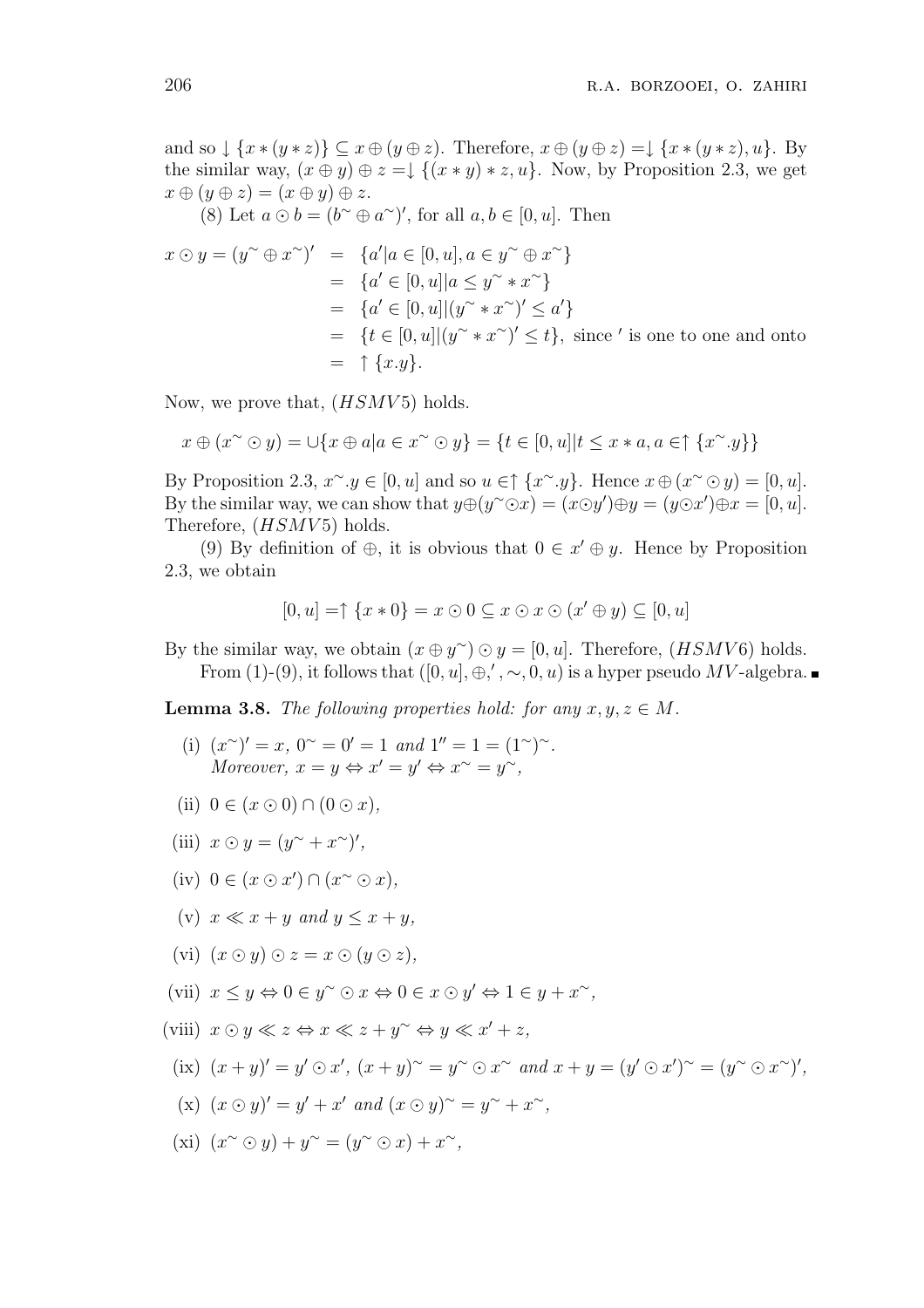(xii)  $x \odot (x'+y) = y \odot (y'+x)$ ,

(xiii)  $x \leq 1$  and  $0 \leq x$ .

**Proof.** (i) Since  $1 \in x + x^{\sim}$ , then by  $(HSMV7)$ ,  $1 \in (x + ((x^{\sim})')^{\sim})$ . On the other hand,  $1 \in ((x^{\sim})' + x^{\sim})$  and so  $1 \in (x + u^{\sim}) \cap (u + x^{\sim})$ , where  $u = (x^{\sim})'$ . Hence by  $(HSMV9), x = (x^{\sim})^{\prime}.$ 

The proof of the other parts follows from  $(HSMV7)$  and the first part of (i).

(ii) By  $(HSMV2)$ ,  $1 \in 1 + x'$  and so  $1^{\sim} \in (1 + x')^{\sim}$ . Hence by  $(HSMV3)$ ,  $0 \in x \odot 0$ . By the similar way, we can show that  $0 \in (0 \odot x)$ .

(iii) The proof is Straightforward by  $(HSMV4)$ .

(iv) By  $(HSMV8)$ ,  $1 \in (x + x^{\sim}) \cap (x' + x)$ , and so by  $(HSMV7)$  and (iii),  $0 \in (x + x^{\sim})' = ((x')^{\sim} + x^{\sim})' = x \odot x'$ . On the other hand by (i),  $0 \in (x' + x)^{\sim} =$  $(x' + (x^{\sim})')^{\sim} = x^{\sim} \odot x.$ 

(v) By  $(HSMV2)$  and  $(HSMV8)$ , we get  $1 \in 1+y \subseteq (x'+x)+y=x'+(x+y)$ and so  $1 \in x' + c$ , for some  $c \in x + y$ . Hence  $x \leq c$ , so  $x \ll x + y$ . Moreover,  $1 \in x + 1 \subseteq x + (y + y^{\sim}) = (x + y) + y^{\sim}$ . Hence  $1 \in d + y^{\sim}$ , for some  $d \in x + y$ . Therefore,  $y \leq d$  and so  $y \ll x + y$ .

(iv) 
$$
(x \odot y) \odot z = (y' + x')^{\sim} \odot z
$$
  
\t $= \cup \{a^{\sim} \odot z | a \in y' + x'\}$   
\t $= \cup \{(z' + (a^{\sim})')^{\sim} | a \in y' + x'\}$   
\t $= \cup \{(z' + a)^{\sim} | a \in y' + x'\}, \text{ by (i)}$   
\t $= (z' + (y' + x'))^{\sim}$   
\t $= ((z' + y') + x')^{\sim}$   
\t $= ((z' + y')^{\sim})' + x')^{\sim}$ , by (i)  
\t $= (y \odot z)' + x')^{\sim}$   
\t $= \cup \{(a' + x')^{\sim} | a \in y \odot z\}$   
\t $= x \odot (y \odot z).$ 

(vii) Let  $x, y \in M$ . Then

$$
(3.1) \quad x \le y \Leftrightarrow 1 \in x' + y \Leftrightarrow 0 \in (x' + y)^\sim \Leftrightarrow 0 \in y^\sim \odot x
$$

Moreover, by  $(HSMV10)$ , we have

$$
(3.2) \qquad 1 \in x' + y \Leftrightarrow 1 \in y + x^{\sim} \Leftrightarrow 0 \in ((y')^{\sim} + x^{\sim})' \Leftrightarrow 0 \in x \odot y'
$$

By using of (3.1) and (3.2), the proof is completed.

(viii) 
$$
x \odot y \ll z \Leftrightarrow 1 \in (x \odot y)' + z \Leftrightarrow 1 \in (y' + x') + z
$$
  
\n $\Leftrightarrow 1 \in y' + (x' + z) \Leftrightarrow y \ll x' + z$   
\n $x \odot y \ll z \Leftrightarrow 1 \in z + (x \odot y)^{\sim} \Leftrightarrow 1 \in z + (y^{\sim} + x^{\sim})$   
\n $\Leftrightarrow 1 \in (z + y^{\sim}) + x^{\sim} \Leftrightarrow x \ll z + y^{\sim}$ 

(ix) By  $(HSMV7)$ ,  $(x + y)' = ((x')^{\sim} + (y')^{\sim})' = y' \odot x'$ . Similarly, by using of (i), we can show that  $(x + y)^{\sim} = y^{\sim} \odot x^{\sim}$ .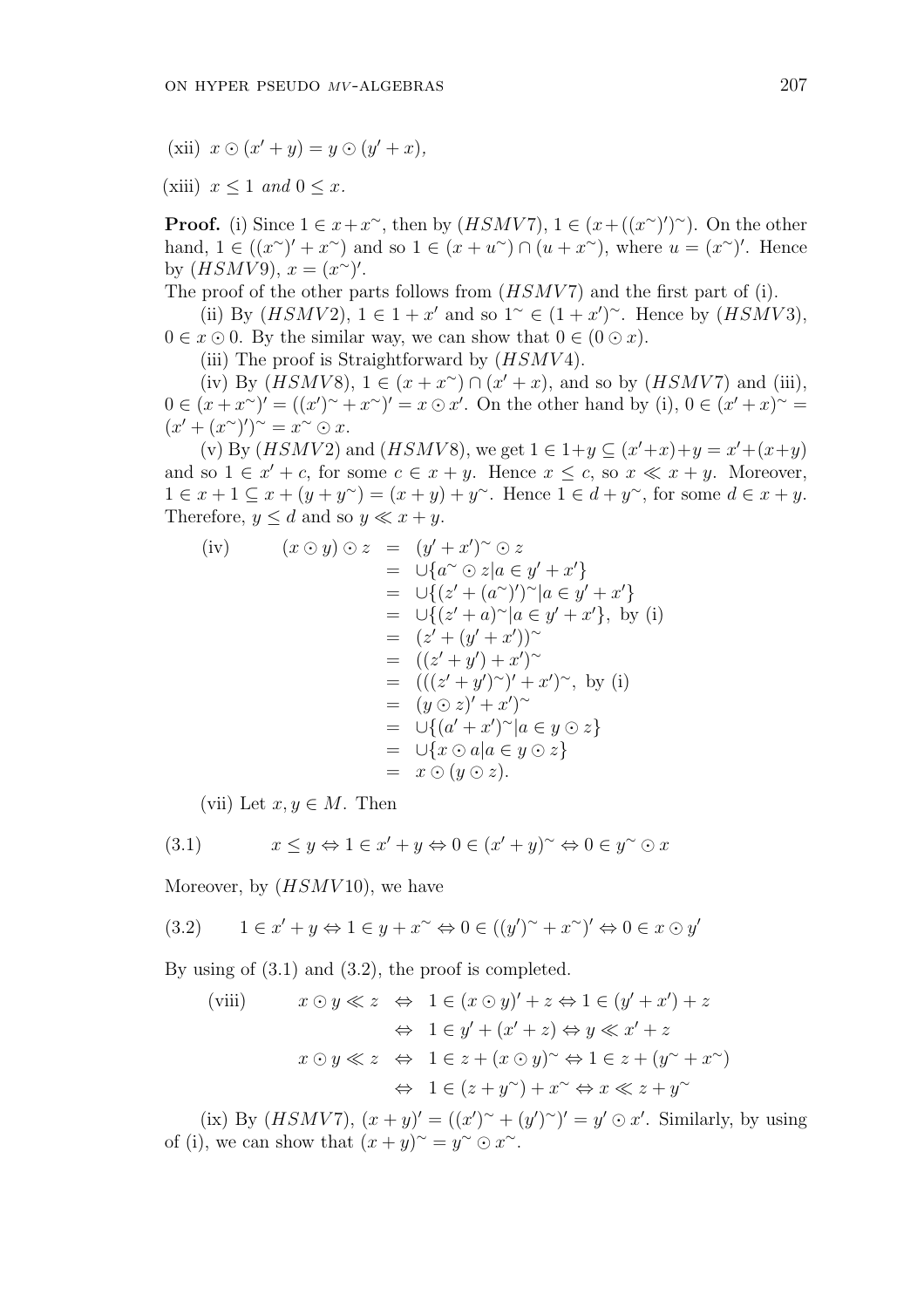(x) By (*HSMV7*) and (iii), we get  $(x \odot y)^{\sim} = ((y^{\sim} + x^{\sim})')^{\sim} = y^{\sim} + x^{\sim}$ . The proof of the other part is similar.

(xi) By  $(HSMV5)$ , we obtain  $(x^{\sim} \odot (y^{\sim})') + y^{\sim} = (y^{\sim} \odot (x^{\sim})') + x^{\sim}$ . Therefore,

$$
(x^{\sim} \odot y) + y^{\sim} = (y^{\sim} \odot x) + x^{\sim}
$$
  
\n(xii)  
\n
$$
x \odot (x' + y) = ((x' + y)^{\sim} + (x')^{\sim})'
$$
  
\n
$$
= (y^{\sim} \odot x) + x^{\sim}
$$
  
\n
$$
= ((x^{\sim} \odot y) + y^{\sim})', \text{ by (xi)}
$$
  
\n
$$
= y \odot (x^{\sim} \odot y)'
$$
  
\n
$$
= y \odot (y' + x)
$$

(xiii) Let  $x \in M$ . By  $(HSMV2)$  and (i),  $0 \leq x$ . Moreover,  $1 \in 1 + x^{\sim}$  and so  $x\leq 1.$ 

**Theorem 3.9.** Let  $(M, +, ', \sim, 0, 1)$  be a hyper pseudo MV-algebra. Then

- (i)  $(M, \odot, \sim, '1, 0)$  is a hyper pseudo MV-algebra, too. It is called the dual hyper pseudo MV-algebra of  $(M, +, ', \sim, 0, 1)$ .
- (ii) If  $x + y = y + x$ , for any  $x, y \in M$ , then M is a hyper MV-algebra.

Proof. (i) It follows from Lemma 3.8.

(ii) Suppose that  $x + y = y + x$ , for any  $x, y \in M$ . Let  $x \in M$ . Then by (HSMV8) and Lemma 3.8(i), we get  $1 \in x' + x = x' + (x'')' = (x'')' + x'$  and so Lemma 3.8(vii) implies  $x^{\sim} \leq x'$ . Moreover, by  $1 \in x + x^{\sim} = (x')^{\sim} + x^{\sim} =$  $x^{\sim} + (x')^{\sim}$ , we conclude that  $x^{\sim} \leq x'$ . Hence,  $x' = x^{\sim}$ , for any  $x \in M$ . Now, it is clear that  $(M, +, ', 0)$  is a hyper MV-algebra.

**Proposition 3.10.** Let  $x, y \in M$ . Then the following properties hold:

- (i)  $x \leq y \Leftrightarrow y' \leq x' \Leftrightarrow y^{\sim} \leq x^{\sim}$ ,
- (ii)  $x \leq y$  implies  $x + a \ll y + a$  and  $a + x \ll a + y$ , for all  $a \in M$ ,
- (iii)  $x \leq y$  implies  $a \odot x \ll a \odot y$  and  $x \odot a \ll y \odot a$ , for all  $a \in M$ ,
- $(iv)$   $x \odot y \ll x, y$ ,
- (v)  $0 + 0 = \{0\}$  and  $1 \odot 1 = \{1\}$ ,
- (vi)  $y \in x + 0$   $(y \in 0 + x)$  implies  $y \leq x$ . Moreover, if  $y \in x \odot 1$   $(y \in 1 \odot x)$ , then  $x \leq y$ ,
- (vii)  $x \in (0 + x) \cap (x + 0)$ ,
- (viii)  $x \in (1 \odot x) \cap (x \odot 1)$ ,
	- (ix)  $x + 0 = y + 0$  ( $0+x=0+y$ ) implies  $x = y$ .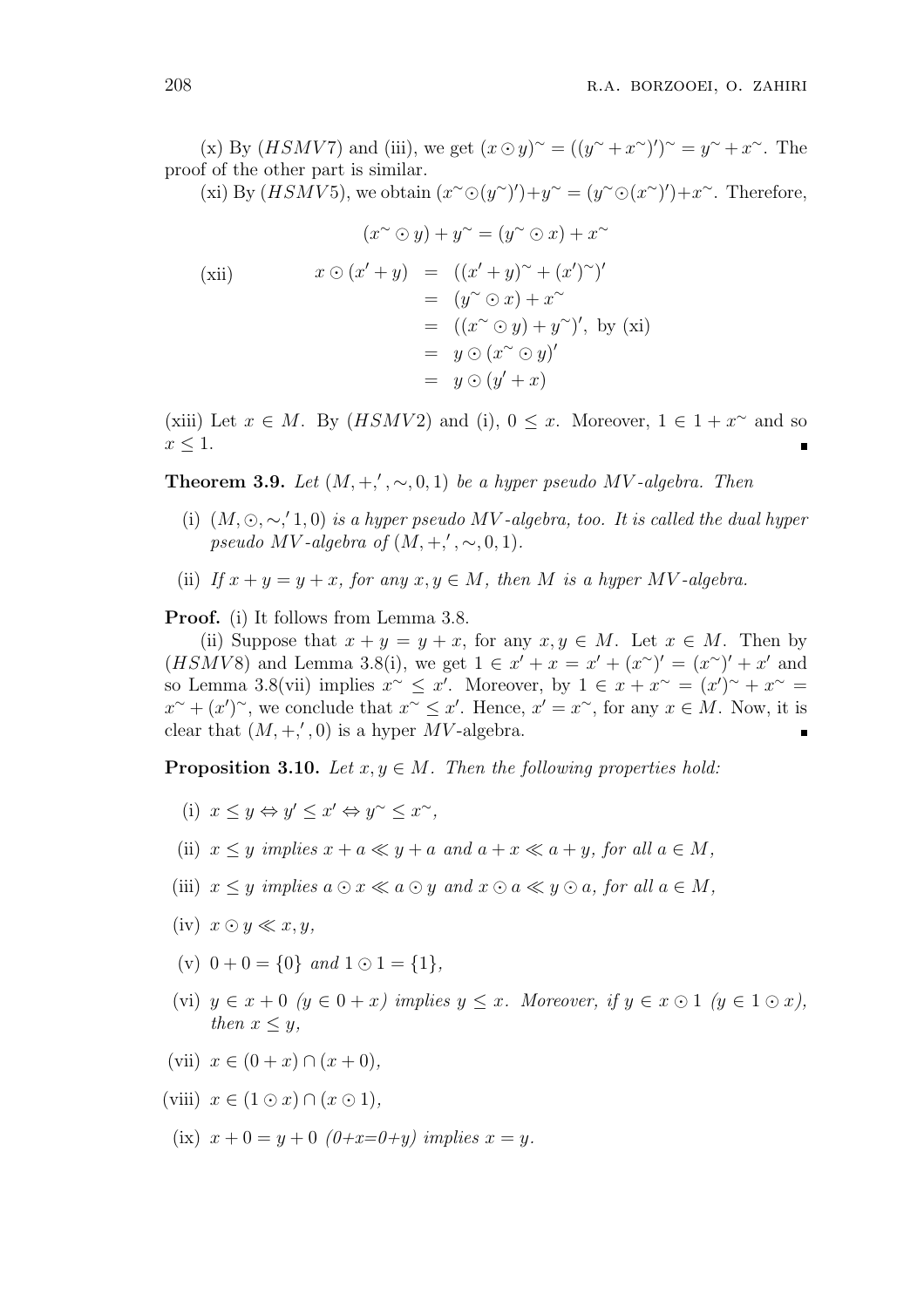#### Proof. (i)

$$
y' \le x' \Leftrightarrow 1 \in x' + (y')^{\sim} = x' + y \Leftrightarrow x \le y \Leftrightarrow 1 \in y + x^{\sim} = (y^{\sim})' + x^{\sim} \Leftrightarrow y^{\sim} \le x^{\sim}
$$

(ii) Let  $x \leq y$  and  $a \in M$ . Then we have

$$
(y+a) + (x+a)^{\sim} = (y+a) + (a^{\sim} \odot x^{\sim})
$$
  
=  $y + (a + (a^{\sim} \odot x^{\sim}))$   
=  $y + (x^{\sim} + (((x^{\sim})^{\sim} \odot a))$ , by *(HSMV5)*  
=  $(y + x^{\sim}) + ((x^{\sim})^{\sim} \odot a)$   
 $\supseteq 1 + ((x^{\sim})^{\sim} \odot a)$ , since  $x \leq y$ .

Hence by  $(HSMV2)$ ,  $1 \in (y+a)+(x+a)^{\sim}$  and so  $1 \in u+v^{\sim}$ , for some  $u \in y+a$ and  $v \in x + a$ . Thus, by Lemma 3.8(vii),  $v \leq u$ . It follows that,  $x + a \ll y + a$ . On the other hand,

$$
(a+x)' + (a+y) = (x' \odot a') + (a+y), \text{ by Lemma 3.8(ix)}
$$
  
= ((x' \odot a') + a) + y  
= ((a \odot x'') + x') + y  
= (a \odot x'') + (x'+y)  

$$
\supseteq (a \odot x'') + 1, \text{ since } x \le y
$$

Hence by  $(HSMV2)$ ,  $1 \in (a+x)' + (a+y)$  and so there exists  $u \in a+x$  and  $v \in a + y$  such that  $1 \in u' + v$ , whence  $u \leq v$ . Therefore,  $a + y \ll a + y$ .

(iii) Let  $x \leq y$  and  $a \in M$ . Then by (i),  $y' \leq x'$  and so by (ii),  $a'+y' \ll a'+x'$ . Hence  $u \leq v$ , for some  $u \in a' + x'$  and  $v \in a' + v'$ , whence by (i),  $v \sim u$ . Therefore,  $x \odot a = (a' + x')^{\sim} \ll (a' + y')^{\sim} = y \odot a$ . By the similar way, we can show that  $a \odot x \ll a \odot y$ .

(iv) By Lemma 3.8(v), we know that  $x', y' \leq x' + y'$  and so by (i),  $(x'+y')^{\sim} \ll$  $(x')^{\sim}$ ,  $(y')^{\sim}$ . Hence  $y \odot x \ll x, y$ .

(v) Let  $b \in 0+0$ . Then by  $(HSMV8)$ , we get  $1 \in b+b^{\sim} \subseteq (0+0)+b^{\sim} =$  $0 + (0 + b^{\sim})$  and so  $1 \in 0 + x$ , for some  $x \in 0 + b^{\sim} = 1' + b^{\sim}$ . Hence by  $(HSMV2, 3, 10), x = 1$ , and so  $1 \in 0 + b^{\sim}$ . Therefore,  $b \le 0$  and so by Lemma 3.8(xiii) and  $(HSMV8)$ ,  $b = 0$ . The proof of the other part follows from Theorem 3.9.

(vi) Let  $x \in M$  and  $y \in 0+x$ . Then by (v),  $0+x = (0+0)+x = 0+(0+x) \supset$  $0 + y$  and so

$$
1\in 0+1\subseteq 0+(y+y^{\sim})=(0+y)+y^{\sim}\subseteq (0+x)+y^{\sim}=0+(x+y^{\sim})
$$

Hence there exists  $u \in x + y^{\sim}$  such that  $1 \in 0 + u = 1' + u$ . Thus  $u = 1$  and so  $1 \in x + y^{\sim}$ . Therefore,  $y \leq x$ . The proof of other part is similar. Now, let  $y \in x \odot 1$ . Then  $y \in (0 + x')^{\sim}$  and so  $y' \in 0 + x'$ . It follows that  $y' \leq x'$  and so by (i),  $x \leq y$ . The proof of the other part is similar.

(vii) Let  $x \in M$ . Then  $1 \in 0 + 1 \subseteq 0 + (x + x^{\sim}) = (0 + x) + x^{\sim}$  and so  $1 \in u + x^{\sim}$ , for some  $u \in 0 + x$ . Hence  $x \leq u$ . Now, by (vi), we get  $x = u$ .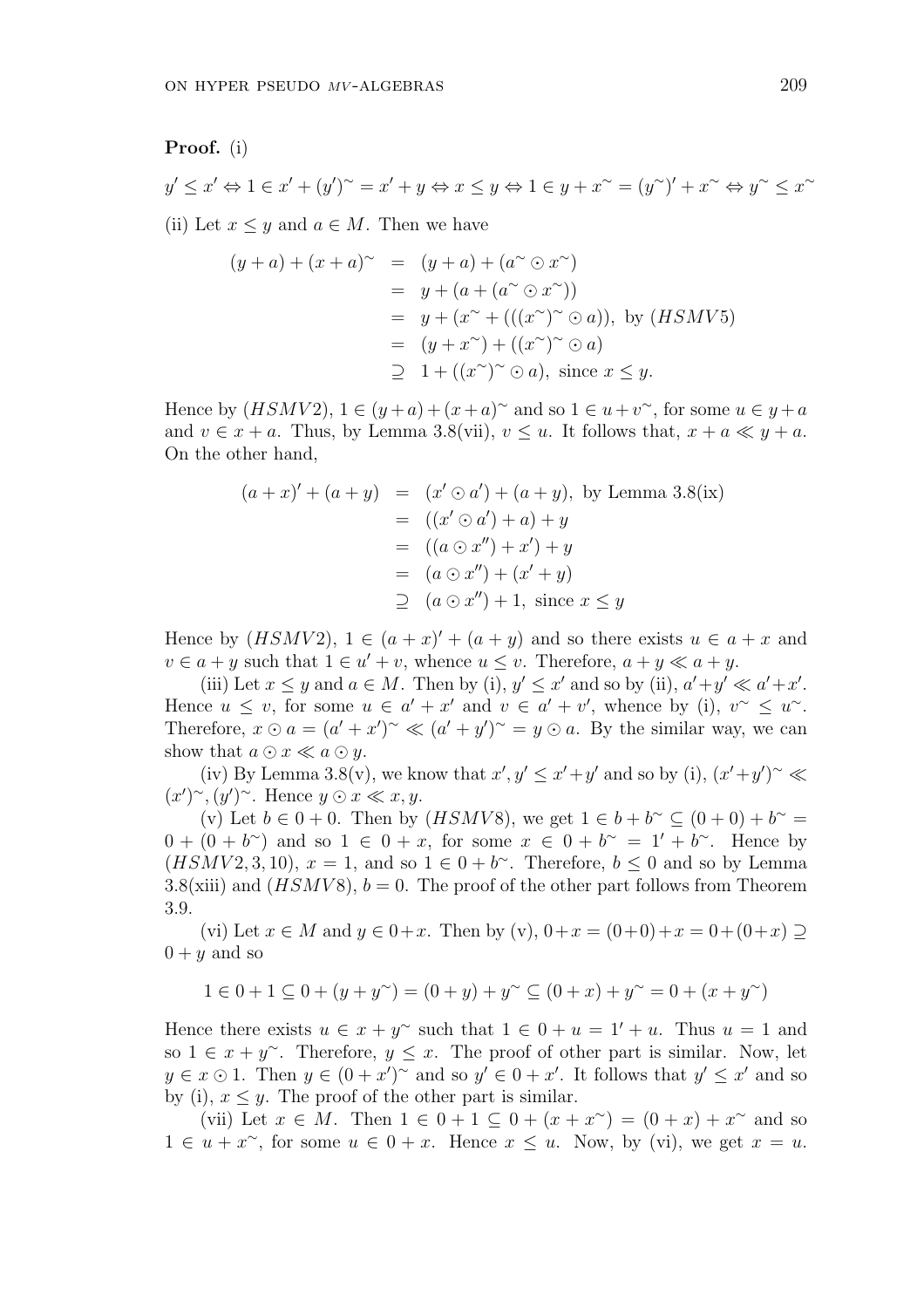Therefore,  $x \in x + 0$ . On the other hand,  $1 \in 1 + 0 \subseteq (x' + x) + 0 = x' + (x + 0)$ . Thus  $1 \in x' + u$ , for some  $u \in x + 0$  and so  $x \leq u$ . Hence by (vi), we get  $x = u$ and so  $x \in x + 0$ .

(viii) Let  $x \in M$ . By (vii),  $x' \in 0 + x'$ , and so  $x = (x')^{\sim} \in (1' + x')^{\sim} = x \odot 1$ . By the similar way, we can show that  $x \in 1 \odot x$ .

(ix) Let  $x + 0 = y + 0$ , for some  $x, y \in M$ . Since  $1 \in x' + x$ , then we get

$$
1 \in (x' + x) + 0 = x' + (x + 0) = x' + (y + 0) = (x' + y) + 0.
$$

Hence there exists  $u \in x' + 1$  such that  $1 \in u + 0 = u + 1^{\sim}$ . By  $(HSMV2)$  and (HSMV9), we get  $u = 1$  and so  $1 \in x' + y$ . By the similar way, we can show that  $1 \in y + x'$ . Therefore,  $(HSMV9)$  implies  $x = y$ . The proof of the other part is similar.

#### 4. Some hyper operations in hyper pseudo MV-algebra

In this section we define the concept of hyper operations,  $\vee$ ,  $\wedge$ ,  $\wedge$  and  $\wedge$  on a hyper pseudo MV -algebras which we will use for definitions of ideals and filters in hyper pseudo MV -algebras. Then we obtain some of theirs properties and relation between  $\leq$ ,  $+$ ,  $\odot$  and these hyper operations.

**Proposition 4.1.** Consider the hyper operations  $/$  and  $\setminus$  on M, were defined by  $a/b = a + b^{\sim}$  and  $a \backslash b = a' + b$ . Then, for any  $x, y, z \in M$ , we have:

- (i)  $z \ll z/y$  and  $z \ll x \backslash z$ ,
- (ii)  $x \leq y$  implies  $x/z \ll y/z$  and  $z \ll z \ll z/y \ll z/x$  and  $y \gg z \ll x \gg z$ ,
- (iii)  $z \vee y^{\sim} \ll z/y$  and  $y' \vee z \ll y \backslash z$ ,
- (iv)  $y\backslash z, z/y \subseteq \{u|u \odot y \ll z\}$  and  $\{u|u \odot y \ll z\} \leq z/y, y\backslash z$ ,
- (v)  $x\backslash(y/z) = (x\backslash y)/z$ ,
- (vi)  $y\setminus(x\setminus z) = (x \odot y)\setminus z$ ,
- (vii)  $(z/x)/y = z/(x \odot y),$
- (viii)  $(x + y)/z = x + (y/z)$ ,
- (ix)  $x/(z\lambda x) = z/(x\lambda z)$ .

**Proof.** (i) It follows from Lemma  $3.8(v)$ .

(ii) Let  $x \leq y$ . Then by Proposition 3.10(ii), we have  $x + z^{\sim} \ll y + z^{\sim}$  and  $z' + x \ll z' + y$ . By the similar way, we can prove the other part.

(iii) By Proposition 3.10(iv),  $z^{\sim} \odot y^{\sim} \ll y^{\sim}$  and so there exists  $a \in z^{\sim} \odot y^{\sim}$ such that  $a \leq y^{\sim}$ . Now, by 3.10(ii), we get  $z \vee y^{\sim} = z + (z^{\sim} \odot y^{\sim}) \supseteq z + a \ll z$  $z + y^{\sim} = z/y$ . By the similar way, we can prove the other part.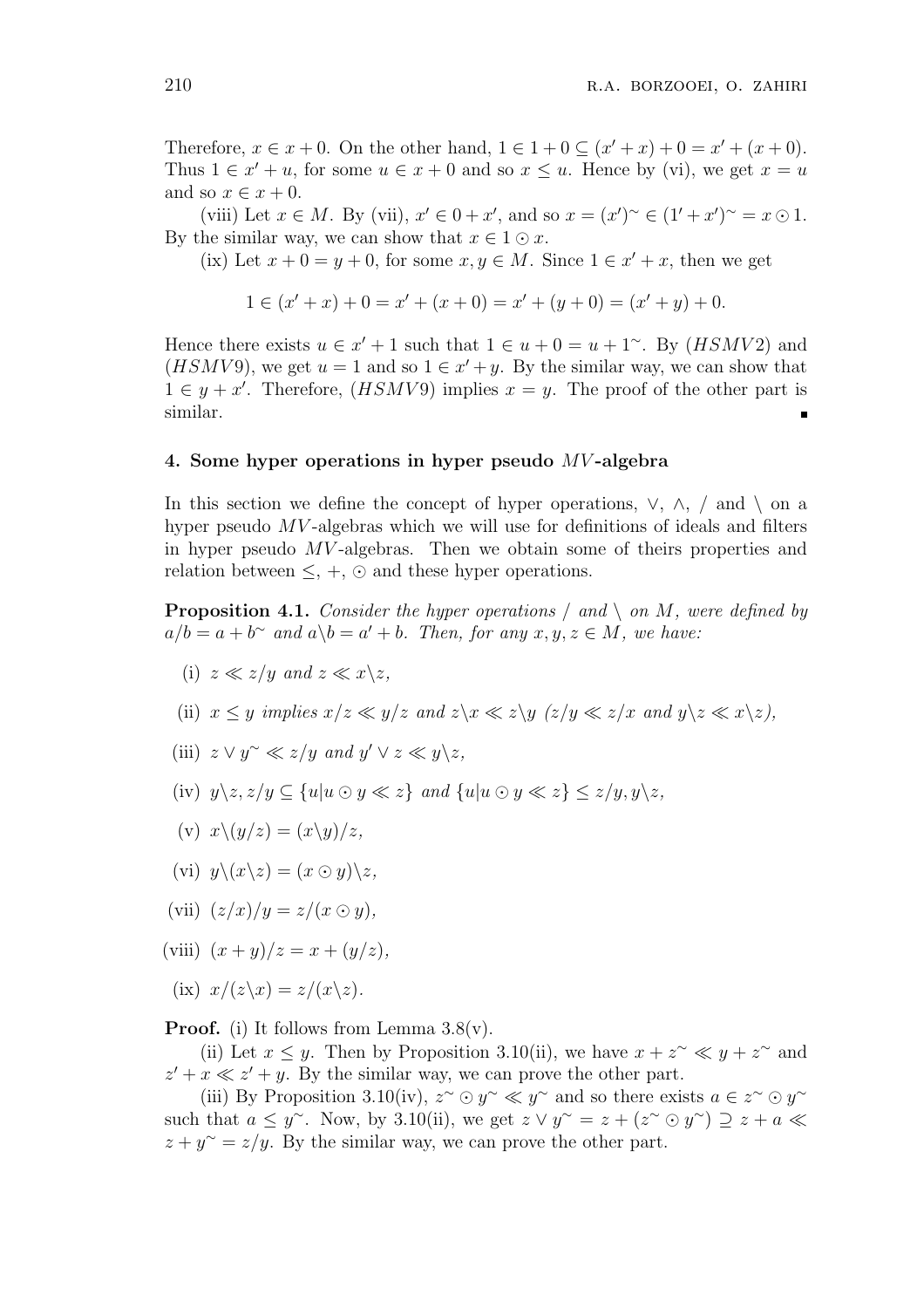(iv) Let  $a \in z/y$ . Then  $a \ll z/y = z + y^{\sim}$ . Hence by Lemma 3.8(viii),  $a \odot y \ll z$  and so  $a \in \{u | u \odot y \ll z\}$ . Now, let  $u \in \{u | u \odot y \ll z\}$ . Then by Lemma 3.8(viii),  $u \ll z/y$  and so  $u \leq b$ , for some  $b \in z/y$ . Therefore,  ${u|u \odot y \ll z} < z/y$ . The proof of the other part is similar.

 $(v) x \setminus (y/z) = x \setminus (y + z^{\sim}) = x' + (y + z^{\sim}) = (x' + y) + z^{\sim} = (x' + y)/z = (x \setminus y)/z.$ (vi) By Lemma  $3.8(x)$ , we get

$$
y\setminus(x\setminus z)=y\setminus(x'+z)=y'+(x'+z)=(y'+x')+z=(x\odot y)'+z=(x\odot y)\setminus z.
$$

(vii)  $(z/x)/y = (z+x^{\sim})/y = (z+x^{\sim})+y^{\sim} = z + (x^{\sim}+y^{\sim}) = z + (y \odot x)^{\sim} = z$  $z/(y \odot x)$ .

(viii)  $(x + y)/z = (x + y) + z^{\sim} = x + (y + z^{\sim}) = x + (y/z)$ .

(ix)  $x/(z\zeta x) = x/(z'+x) = x + (z'+x)^{2} = x + (z'+(x^{2})')^{2} = x + (x^{2} \odot z).$ Now, by  $(HSMV5)$ , we obtain  $x/(z\backslash x) = z+(z^{\sim}\odot x) = z+(x'+z)^{\sim} = z/(x'+z) = z$  $z/(x\backslash z).$ 

**Proposition 4.2.** Let  $\vee$  and  $\wedge$  be two hyper operations on M, were defined by  $x \vee y = x + (x^{\sim} \odot y)$  and  $x \wedge y = x \odot (x' + y)$ . Then the following hold: for all  $x, y, z \in M$ ,

- (i)  $x \in (x \wedge x) \cap (x \vee x),$
- (ii)  $x \vee y = y \vee x$  and  $x \wedge y = y \wedge x$ .
- (iii)  $x \in (x \wedge (x \vee y)) \cap (x \vee (x \wedge y)),$
- (iv)  $x \in x \vee 0, 0 \in x \wedge 0, x \in x \wedge 1$  and  $x \in x \vee 1$ ,
- (v)  $x \leq y$  implies  $x \in x \wedge y$  and  $y \in x \vee y$ ,
- (vi)  $x \odot y \ll x \wedge y \ll x, y$ ,
- (vii)  $x, y \ll x \lor y$ ,
- (viii)  $x \leq y$  implies  $x \wedge z \ll y \wedge z$  and  $x \vee z \ll y \vee z$ ,
	- (ix)  $x \wedge y = (x' \vee y')^{\sim} = (x^{\sim} \vee y^{\sim})',$
	- (x)  $x \lor y = (x' \land y')^{\sim} = (x^{\sim} \land y^{\sim})',$
	- (xi)  $0 \vee 1 = 0 + 1$  and  $0 \wedge 1 = 1 \odot 0$ .
- (xii)  $\vee$  *is associative if and only if*  $\wedge$  *is associative.*

**Proof.** (i) By Lemma 3.8(iv),  $0 \in x^{\sim} \odot x$  and so by Proposition 3.10(vii),  $x \in \overline{x} + 0 \subseteq \overline{x} + (\overline{x^{\sim}} + \overline{x}) = x \vee \overline{x}$ . On the other hand, by Proposition 3.10(viii) and  $(HSMV8)$ , we have  $x \in x \odot 1 \subseteq x \odot (x'+x) = x \wedge x$ .

(ii) It follows from  $(HSMV7, 8)$ .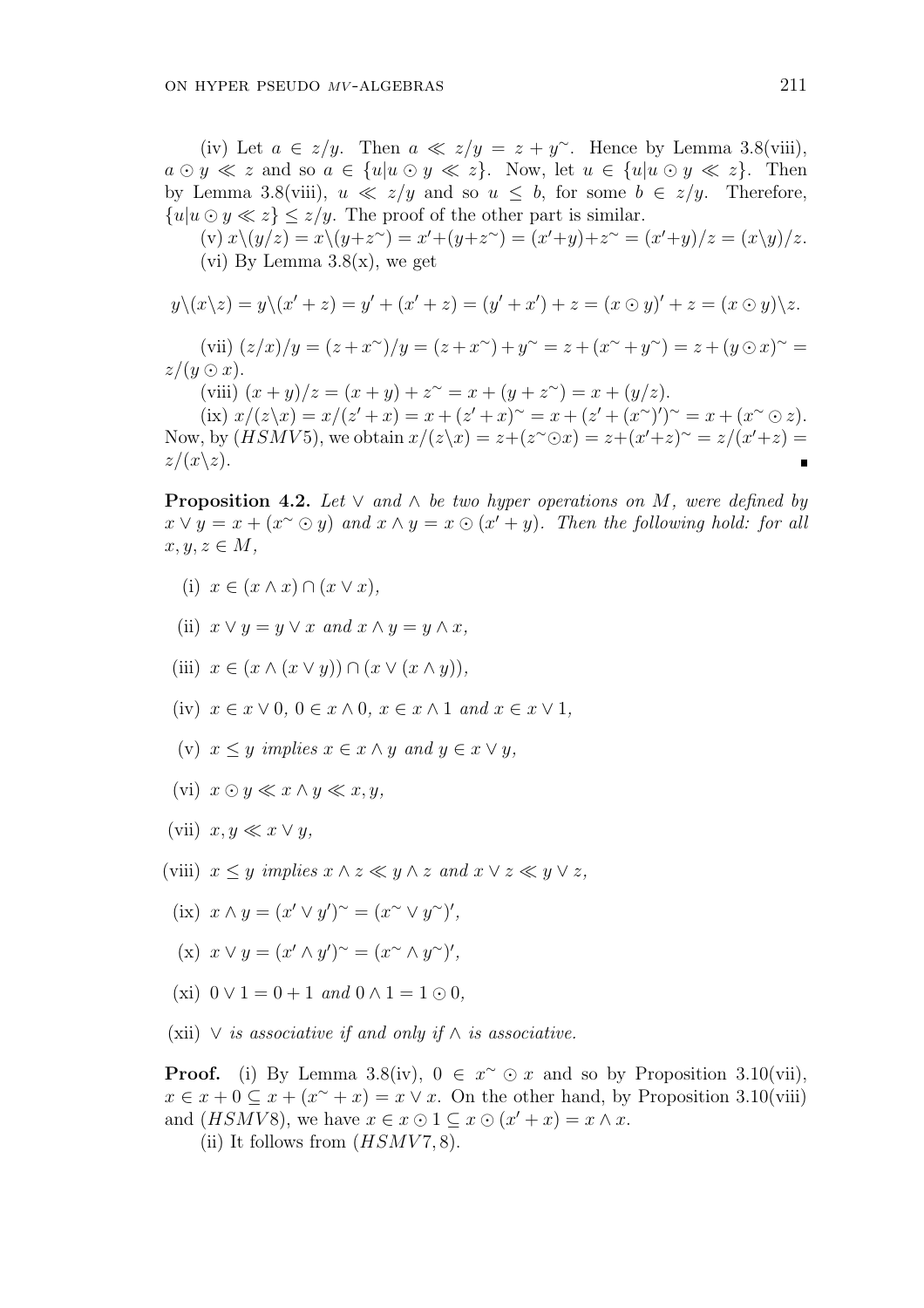(iii)

$$
x \wedge (x \vee y) = x \wedge (x + (x^{\sim} \odot y)) = x \odot (x' + (x + (x^{\sim} \odot y)))
$$
  
=  $x \odot ((x' + x) + (x^{\sim} \odot y))$   
 $\supseteq x \odot 1$ , by (HSMV8) and (HSMV2)  
 $\supseteq x$ , by Proposition 3.10(viii)

By the similar way, we can show that  $x \in (x \vee (x \wedge y))$ .

(iv) By Lemma  $3.8$ (iv) and  $3.10$ (vii), we get

$$
0 \in x \odot x' \subseteq x \odot (x' + 0) = x \wedge 0, \text{ and}
$$
  

$$
x \in x + 0 \subseteq x + (x^{\sim} \odot 0) = x \vee 0.
$$

Moreover, by Proposition 3.10(viii) and  $(HSMV8)$ , we obtain

$$
1 \in x + x^{\sim} \subseteq x + (x^{\sim} \odot 1) = x \vee 1, \text{ and}
$$
  

$$
x \in x \odot 1 \subseteq x \odot (x' + 1) = x \wedge 1.
$$

(v) Let  $x \leq y$ . Then by Lemma 3.8(vii),  $1 \in x' + y$  and  $0 \in y^{\sim} \odot x$ . Hence by Proposition 3.10 (vii) and (viii), we have

$$
y \in y + 0 \subseteq y + (y^{\sim} \odot x) = (x \odot y') + y = x \vee y,
$$

$$
x \in x \odot 1 \subseteq x \odot (x' + y) = x \wedge y.
$$

(vi) Since by Lemma 3.8(v),  $y \leq x' + y$ , then Proposition 3.10(iii) implies

$$
x \odot y \ll x \odot (x' + y) = x \land y.
$$

Moreover, by Lemma 3.8(iv) and  $(HSMV6)$ ,  $x \wedge y \ll x, y$ .

(vii) It is straight consequent of Lemma  $3.8(v)$  and  $(HSMV5)$ .

(viii) Let  $x \leq y$  and  $z \in M$ . Then by Proposition 3.10(ii),  $x + z^{\sim} \ll y + z^{\sim}$ and so by Proposition 3.10(iii),  $x \wedge z = (x + z^{\sim}) \odot z \ll (y + z^{\sim}) \odot z = y \wedge z$ . Similarly, we can show that  $x \vee z \ll y \vee z$ .

(ix) We will show that  $x \wedge y = (x' \vee y')^{\sim}$ . The proof of other part is similar.

$$
(x'\vee y')^{\sim} = (x' + ((x')^{\sim} \odot y'))^{\sim} = (x' + (x \odot y'))^{\sim} = (x \odot y')^{\sim} \odot x = (y + x^{\sim}) \odot x = x \wedge y
$$

(x) By (ix) and Lemma 3.8(i), we get  $(x^{\sim} \wedge y^{\sim})' = (((x^{\sim})' \vee (y^{\sim})')^{\sim})' = x \vee y$ . By the similar way, we can show that  $x \vee y = (x' \wedge y')^{\sim}$ .

(xi) By Proposition 3.10(v), we have  $0+0 = \{0\}$  and  $1 \odot 1 = \{1\}$ . Therefore,  $0 \vee 1 = 0 + (0 \circ 0) = 0 + (1 \circ 1) = 0 + 1$  and  $0 \wedge 1 = 1 \circ (1' + 0) = 1 \circ (0 + 0) = 1 \circ 0$ .

(xii) Let  $\vee$  be a associative hyper operation A be a non-empty subset of M and  $x, y, z \in M$ . Then by Lemma 3.8(i), we get  $\{a' \in M | a' \in A\} = A$  and so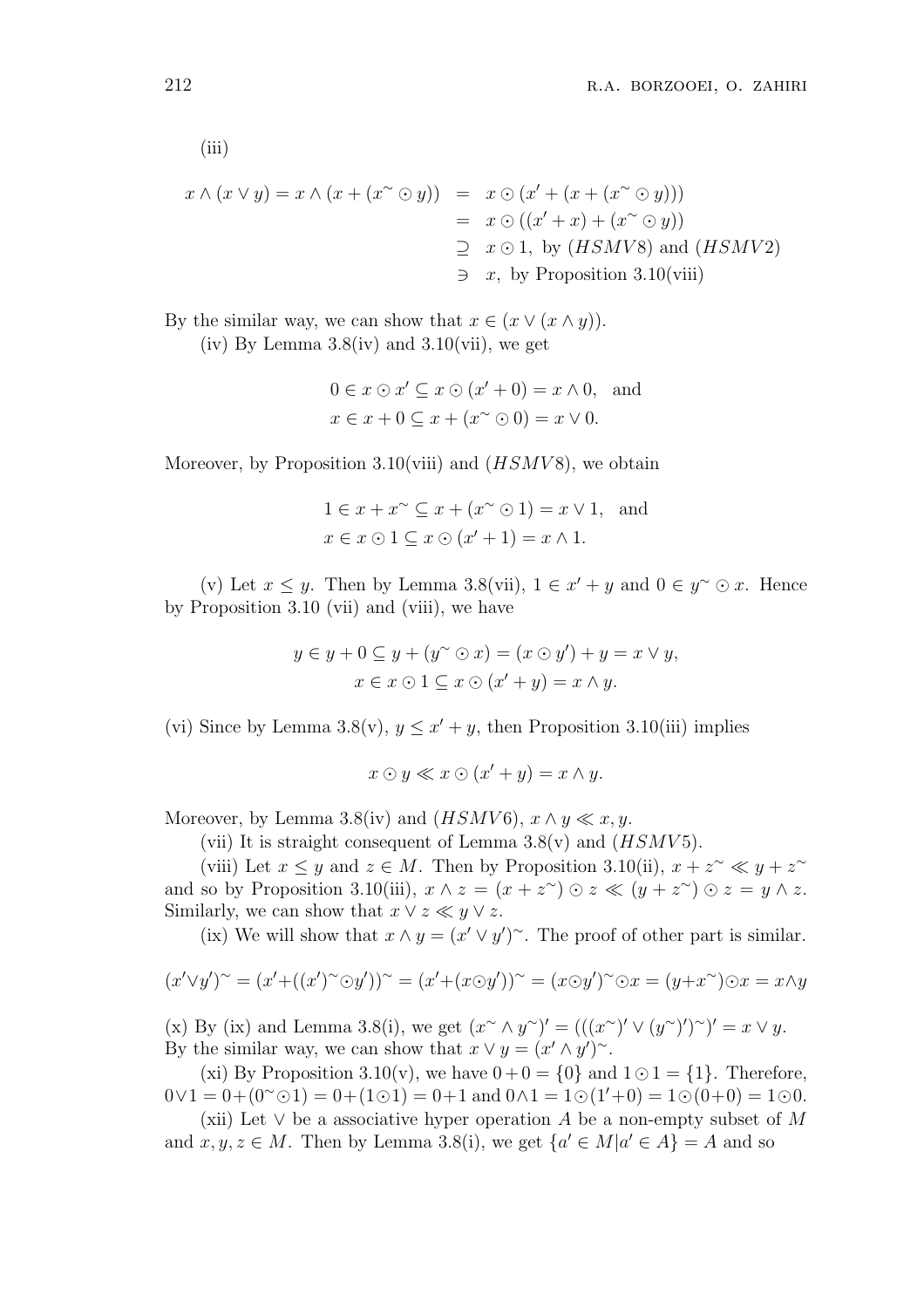$$
x \wedge (y \wedge z) = \cup \{x \wedge a | a \in y \wedge z\}
$$
  
\n
$$
= \cup \{x \wedge a | a' \in y' \vee z'\}, \text{ by (iv)}
$$
  
\n
$$
= \cup \{(x' \vee a')^{\sim} | a' \in y' \vee z'\}, \text{ by (iv)}
$$
  
\n
$$
= \cup \{(x' \vee a')^{\sim} | a' \in y' \vee z'\}, \text{ by (iv)}
$$
  
\n
$$
= \cup \{(x' \vee a)^{\sim} | a \in y' \vee z'\}, \text{ by (iv)}
$$
  
\n
$$
= (x' \vee (y' \vee z'))^{\sim}
$$
  
\n
$$
= ((x' \vee y') \vee z')^{\sim}
$$

By the similar way, we can show that  $(x \wedge y) \wedge z = ((x' \vee y') \vee z')^{\sim}$ . Hence  $\wedge$  is associative. The proof of the converse is similar.

**Remark 4.3.** Let  $x, y \in M$ .

- (i) If  $x + y = \{0\}$ , then  $x = y = 0$  (by Lemma 3.8(v)).
- (ii) If  $x \vee y = \{0\}$ , then  $x = y = 0$  (by Proposition 4.2(vii)).

(iii) If 
$$
x \wedge y = \{1\} (x \odot y = \{1\})
$$
, then  $x = y = 1$  (by Proposition 4.2(vi)).

**Proposition 4.4.** Let  $x, y \in M$ . Then

- (i)  $x \ll x \odot y$  implies  $1 \in x' \vee y$ ,
- (ii)  $y \ll x \odot y$  implies  $1 \in x \vee y^{\sim}$ ,
- (iii)  $x + y \ll y$  implies  $0 \in x^{\sim} \wedge y$ ,
- (iv)  $x + y \ll x$  implies  $0 \in x \wedge y'$ .

Proof. (i) By Lemma 3.8(i), we get

$$
1 \in x' \lor y \Leftrightarrow 1 \in x' + ((x \land)' \odot y) \Leftrightarrow 1 \in x' + u, (\exists u \in x \odot y) \Leftrightarrow x \ll x \odot y
$$

(ii) By Proposition 3.5(vii), we obtain

$$
1 \in x \lor y^{\sim} \Leftrightarrow 1 \in (x \odot (y^{\sim})') + y^{\sim} \Leftrightarrow 1 \in v + y^{\sim} (\exists v \in x \odot y) \Leftrightarrow y \ll x \odot y.
$$

(iii) Proposition 3.5(vii) implies

$$
0 \in x^{\sim} \land y \Leftrightarrow 0 \in x^{\sim} \odot ((x^{\sim})' + y) \Leftrightarrow 0 \in x^{\sim} \odot u(\exists u \in x + y) \Leftrightarrow x \ll x + y.
$$
  
(iv)  $0 \in x \land y' \Leftrightarrow 0 \in (x + (y')^{\sim}) \odot y' \Leftrightarrow 0 \in v \odot y'(\exists v \in x + y) \Leftrightarrow y \ll x + y.$ 

### 5. Filters on hyper pseudo MV -algebras

In this section, we attempt to verify filter and ideal theories in hyper pseudo  $MV$ algebras. Then the relation between them was obtained. We show that  $I$  is an ideal of  $M$  if and only if  $I$  is a filter of dual pseudo  $MV$ -algebra of  $M$ .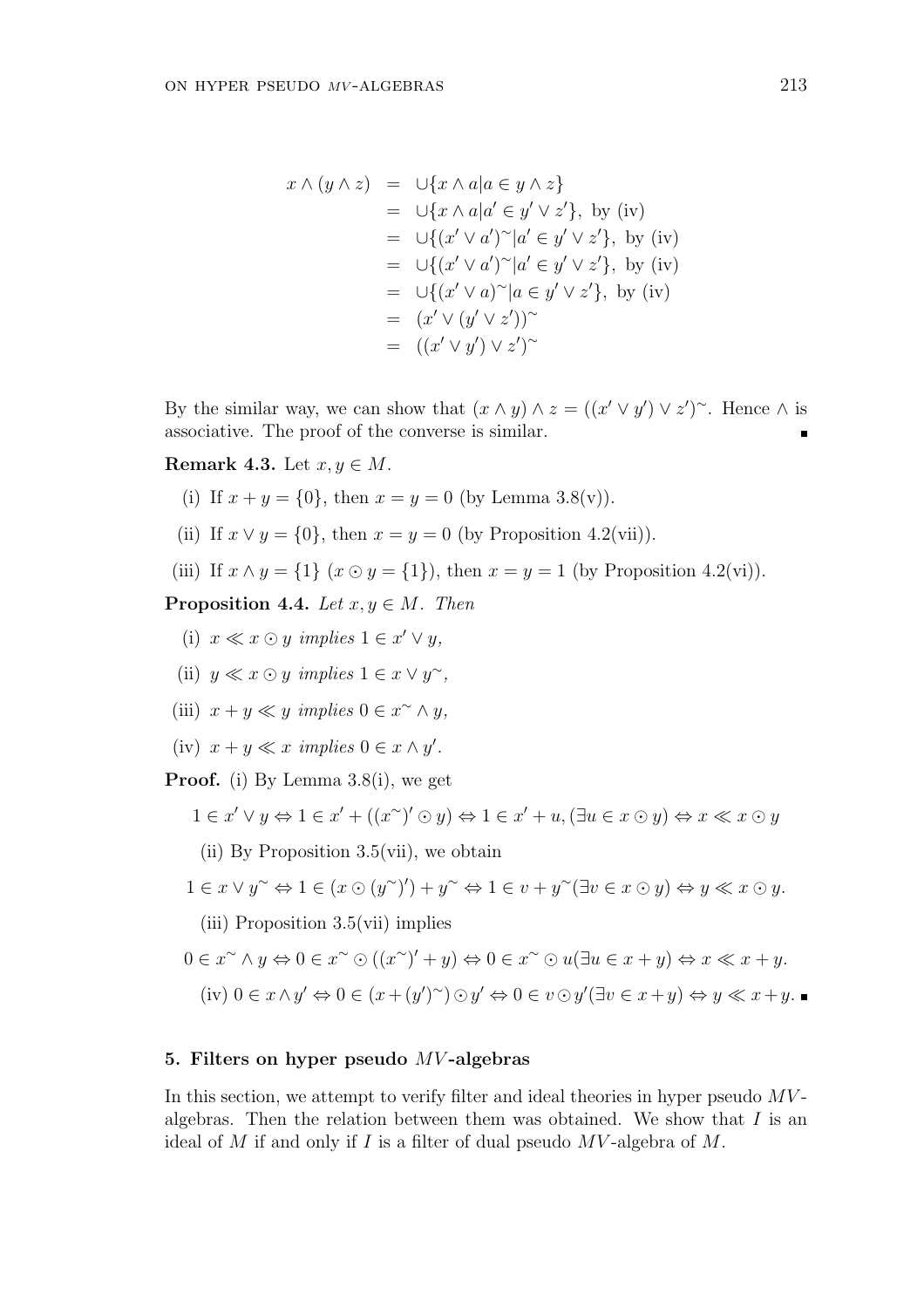**Definition 5.1.** Let I be a non-empty subset of M. Then I is called

• a weak ideal of M if

 $(x + y) \cap I \neq \emptyset$ , for all  $x, y \in I$ ,

 $y \in I$  and  $x \leq y$  imply  $x \in I$ , for all  $x \in M$ .

• an *ideal* of  $M$  if

 $(y/x)' \ll I$  and  $y \in I$  imply  $x \in I$ , for all  $x \in M$ ,

 $(x + y) \subset I$ , for all  $x, y \in I$ .

Clearly, any ideal of  $M$  is a weak ideal. An ideal (a weak ideal)  $I$  of  $M$  is called proper, if  $I \subsetneq M$ . It is easy to show that if I is an ideal of M, then I is proper if and only if  $x \in I$  implies  $x', x^{\sim} \in M'-I$ , for all  $x \in M$ . Moreover, if I is an ideal,  $x \leq y$  and  $y \in I$ , then  $0 \in x \odot y'$  and so  $(y/x)' \ll I$ . Hence  $x \in I$ .

**Example 5.2.** Consider the hyper pseudo  $MV$ -algebra in Example 3.4(i). Then  $\{0\}, \{0, a\}, \{0, b\}$  and  $\{0, c\}$  are ideals of M. Moreover,  $\{0, a, b\}, \{0, b, c\}$  and  $\{0, a, c\}$  are weak ideals of M. But, they are not ideal.

**Definition 5.3.** Let  $F$  be a non-empty subset of  $M$ . Then  $F$  is called

• a weak filter of  $M$  if

 $x \in F$  and  $x \leq y$  imply  $y \in F$ , for any  $y \in M$  $(x \odot y) \cap F \neq \emptyset$ , for all  $x, y \in F$ ,

• a filter of  $M$  if

 $F \ll x \lor y$  and  $x \in F$  imply  $y \in F$ , for any  $y \in M$ ,

 $(x \odot y) \subseteq F$ , for all  $x, y \in F$ .

Clearly, any filter of  $M$  is a weak filter.

**Proposition 5.4.** Let F be a non-empty subset of M such that  $(x \odot y) \subseteq F$ , for all  $x, y \in F$ . Then

- (i) F is a filter if and only if  $x \in F$  and  $x \leq y$  imply  $y \in F$ , for any  $x, y \in M$ .
- (ii) F is a filter if and only if  $F \ll y/x$  and  $x \in F$  imply  $y \in F$ , for any  $x, y \in M$ .

**Proof.** (i) Let F be a filter of M,  $x \in F$  and  $x \leq y$ . Then by  $1 \in x \setminus y$ , we have  $F \ll x \lor y$  and so by assumption  $y \in F$ . Conversely, let  $x \in F$  and  $F \ll x \lor y$ , for some  $y \in M$ . Then there exists  $a \in F$  such that  $a \ll x \lor y$ , so  $1 \in a \lor (x \lor y)$ . Hence by Proposition 4.1(vi),  $1 \in (x \odot a) \setminus y$ . Since  $x, y \in F$ , then by assumption  $x \odot a \subseteq F$  and so there exists  $u \in F$  such that  $1 \in u \backslash y$ . Now, by assumption, we get  $y \in F$ . Therefore, F is a filter of L.

(ii) Suppose that F be a filter of M,  $F \ll y/x$  and  $x \in F$ , for some  $y \in M$ . Then there exists  $a \in F$  such that  $a \ll y + x^{\sim}$  and so  $1 \in (y/x)/a$ . By Proposition 4.1(vii), we get  $1 \in y/(x \odot a)$ . Since F is a filter, then  $x \odot a \subseteq F$  and so there exists  $b \in F$  such that  $1 \in y/b$ . Hence  $b \leq y$  and  $b \in F$ , whence by (i),  $y \in F$ . The proof of the converse is straightforward by  $(HSMV10)$  and (i).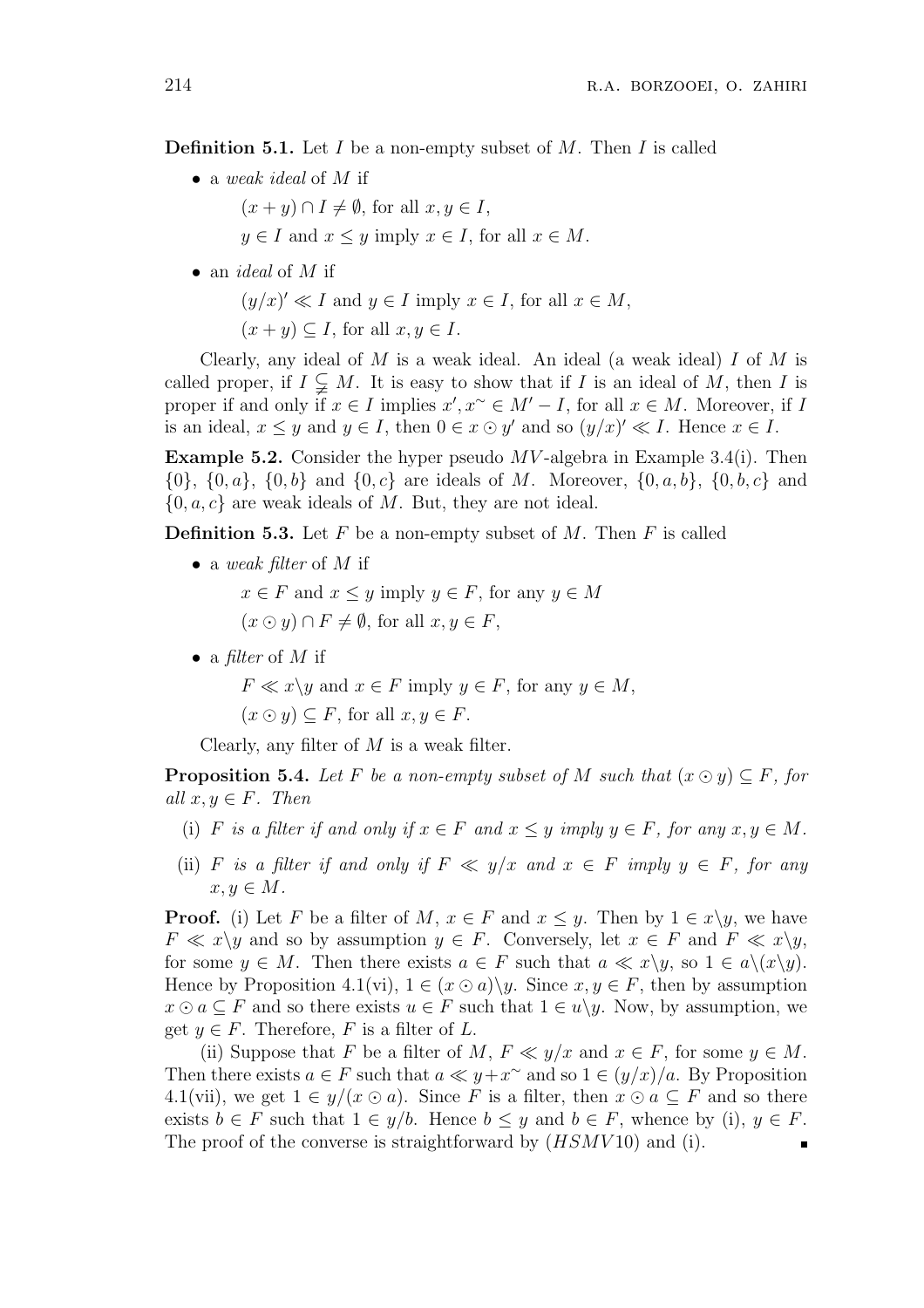**Example 5.5.** Let M be a hyper pseudo MV-algebra in Example 3.4(i). Then

- (i)  $\{1, a\}$ ,  $\{1, b\}$  and  $\{1, c\}$  are three filters of M.
- (ii)  $\{1, a, b\}$  and  $\{1, a, b\}$  are weak filters of M. But, they are not filters.

**Proposition 5.6.** Let F be a filter, I be an ideal of M and  $x, y \in F$ . Then  $(x \wedge y) \cap I \neq \emptyset$ ,  $(x \vee y) \cap F \neq \emptyset$ ,  $(x \vee y) \cap I \neq \emptyset$  and  $(x \wedge y) \cap F \neq \emptyset$ .

**Proof.** From Lemma 3.8(v) and (vii), it follows that  $(x \wedge y) \cap I \neq \emptyset$  and  $(x \vee$  $y) \cap F \neq \emptyset$ . By Proposition 4.2(vi), there exists  $a \in x^{\sim} \odot y$  such that  $a \leq y$ and so  $x + a \ll x + y \subset I$ . Hence  $(x \lor y) \cap I = x + (x \circ y) \cap I \neq \emptyset$ . On the other hand, by Proposition 4.2(vi), there exits  $b \in (x' + y)$  such that  $y \le a$  and so  $F \supseteq x \odot y \ll x \odot a$ . Hence  $(x \wedge y) \cap F = x \odot (x' + y) \cap F \neq \emptyset$ .

By Proposition 3.10(v), in any hyper pseudo  $MV$ -algebra,  $\{1\}$  is a filter and {0} is an ideal.

**Theorem 5.7.** Let I be a non-empty subset of M. Then the following are equivalent:

- (i) I is an ideal of  $M$ ,
- (ii)  $I^{\sim}$  is a filter of M,
- (iii)  $I'$  is a filter of M.

**Proof.** (i)  $\Rightarrow$  (ii) Suppose that I is an ideal of M and  $a, b \in I^{\sim}$ . Then there exist  $x, y \in I$  such that  $a = x^{\sim}$  and  $b = y^{\sim}$ . By Lemma 3.8(ix), we get  $a \odot b =$  $x^{\sim} \odot y^{\sim} = (y+x)^{\sim}$ . Since I is an ideal of M and  $x, y \in I$ , then  $(y+x)^{\sim} \subseteq I^{\sim}$ . Now, let  $I^{\sim} \ll a \backslash b$ , for some  $a \in I^{\sim}$  and  $b \in M$ . Then there exist  $x, y \in I$ such that  $a = x^{\sim}$  and  $y^{\sim} \ll x^{\sim} \backslash b$ . By Proposition 3.10(i), we conclude that  $(x^{\sim}\langle b \rangle' \ll y,$  so  $=(x/b')'=(x+(b')^{\sim})'=(x+b)' \ll y$ . Since  $x \in I$  and I is an ideal of M, then we get  $b' \in I$ . Therefore,  $b \in I^{\sim}$  and so  $I^{\sim}$  is a filter of M.

(ii)  $\Rightarrow$  (i) Let I<sup>∼</sup> be a filter of M and  $x, y \in I$ . Then  $x^{\sim}, y^{\sim} \in I^{\sim}$  and  $(x+y)^{2} = (y^{\infty} \odot x^{\infty}) \subseteq I^{\infty}$ . Hence  $x+y \subseteq I$ . Now, let  $(y/x)' \ll I$ , for some  $y \in I$ and  $x \in M$ . Then By Proposition 3.10(i),  $I^{\sim} \ll y/x = y + x^{\sim} = (y^{\sim})' + x^{\sim} =$  $y^{\sim}$  and  $y^{\sim} \in I^{\sim}$ . Since  $I^{\sim}$  is a filter, then we get  $x^{\sim} \in I^{\sim}$  and so  $x \in I$ . Therefore, I is an ideal of M.

(i)  $\Rightarrow$  (iii) Assume that I is an ideal of M and  $x, y \in I'$ . Then  $x = a'$  and  $y = b'$ , for some  $a, b \in I$ . By Lemma 3.8(ix),  $x \odot y = a' \odot b' = (b + a)' \subseteq I'$ . Now, let  $I' \ll (x \backslash y)$ ,  $x \in I$  and  $y \in M$ . Then  $(x \sim y \sim)' = y \sim \odot (x \sim)' = y \sim \odot x =$  $(x'+y)^{\sim} \ll I$ . By  $x \in I$ , we get  $y^{\sim} \in I$  and so  $y \in I'$ . Therefore, I' is a filter of M.

(iii)  $\Rightarrow$  (i) It is easy to show that  $x + y \subseteq I$ , for all  $x, y \in I$ . Let  $(y/x)' \ll I$ , for some  $y \in I$  and  $x \in M$ . Then by Proposition 3.10(i),  $I' \ll (y/x)'' = (x \odot y')' =$  $(y')' + x' = y'\x'.$  Since I' is a filter of M and  $y' \in I'$ , then we get  $x' \in I'$  and so  $x = (x')^{\sim} \in I$ . Therefore, I is an ideal of M.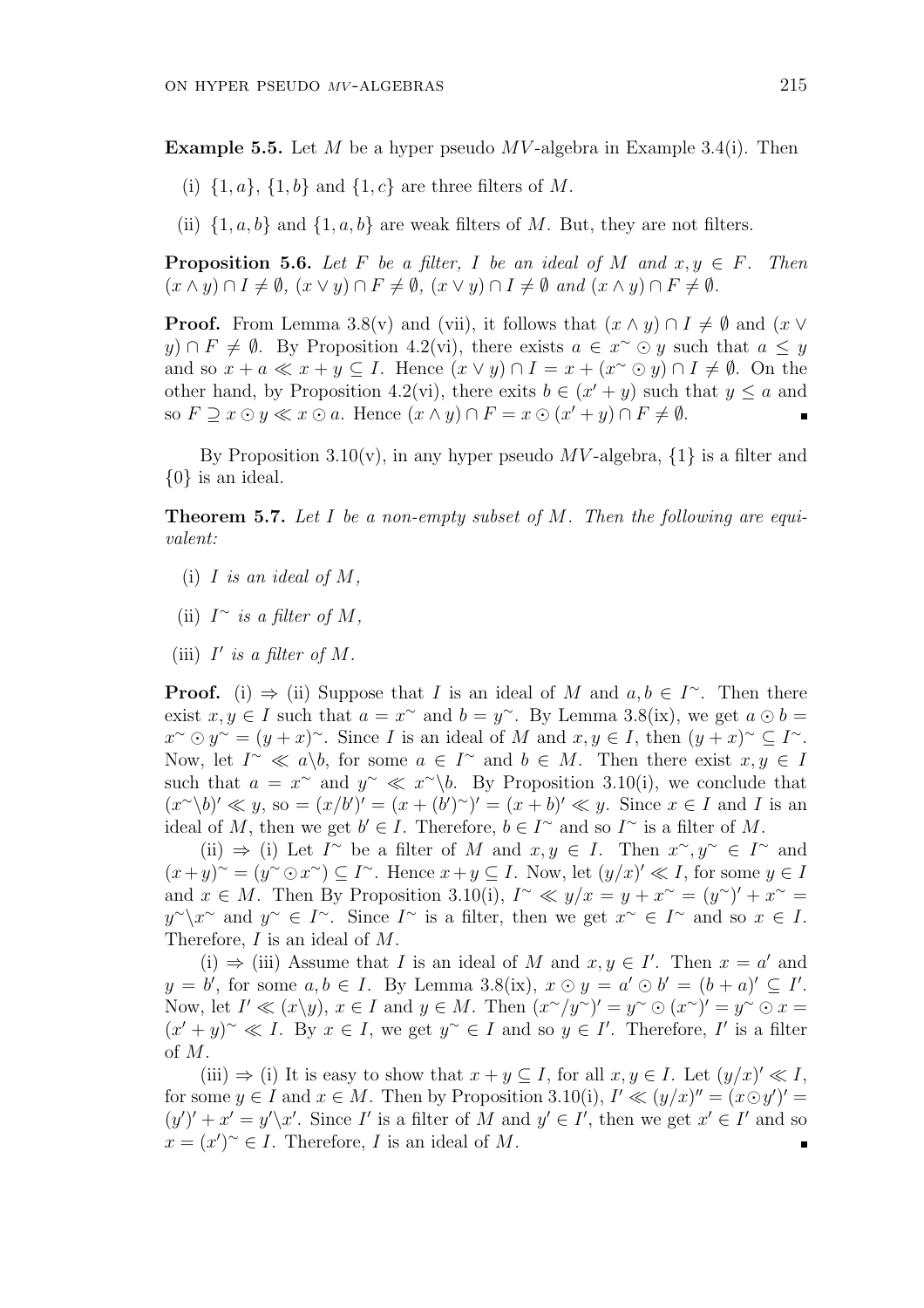**Corollary 5.8.** Let I be a non-empty subset of M such that  $x + y \subseteq I$ , for any  $x, y \in I$ . Then I is an ideal if and only if  $y \in I$  and  $x \leq y$  imply  $x \in I$ , for any  $x \in M$ .

**Proof.** Suppose that  $y \in I$  and  $x \leq y$  imply  $x \in I$ , for any  $x \in M$ . We show that  $I^{\sim}$  is a filter. Let  $x, y \in I^{\sim}$ . Then  $x', y' \in I$  and so  $y' + x' \subseteq I$ . It follows that  $x \odot y \subseteq I^{\sim}$ . Now, let  $x \leq y$  and  $x \in I^{\sim}$ . Then  $y' \leq x'$  and  $x' \in I$ , so by assumption,  $y' \in I$ . Hence  $y \in I^{\sim}$ , whence by Proposition 5.4,  $I^{\sim}$  is a filter of M. Therefore, by Theorem 5.7,  $I$  is an ideal of  $M$ . The proof of the converse is clear.  $\blacksquare$ 

**Definition 5.9.** Let  $(M', +, ', \sim, 0, 1)$  be a hyper pseudo MV-algebra and  $f: M \to M'$  be a map such that  $f(0) = 0$  and  $f(x') = f(x)'$ , for all  $x \in M$ . Then f is called

- (i) a weak homomorphism if  $f(x + y) \subseteq f(x) + f(y)$ , for all  $x, y \in M$ ,
- (ii) a homomorphism if  $f(x + y) = f(x) + f(y)$ , for all  $x, y \in M$ .

For any weak homomorphism  $f : M \to M'$ , we use  $ker(f)$  to denote  $f^{-1}(0) =$  ${x \in M | f(x) = 0}$ . A homomorphism  $f : M \to M'$  is called *isomorphism* if f is a one to one and onto map. We use  $M \cong M'$  to denote, there exists a isomorphism from  $M$  to  $M'$ .

**Example 5.10.** Let M be a hyper pseudo MV-algebra in Example 3.4(i). (i) Let  $M' = \{0, a, b, c, d, 1\}$ . Consider the following tables:

|                  | Table 6   |              |                |              |           |    |  | Table 7       |
|------------------|-----------|--------------|----------------|--------------|-----------|----|--|---------------|
|                  |           | $\mathbf{a}$ |                | $\mathbf{c}$ |           |    |  |               |
| $\left( \right)$ | 10}       | $\{0,a\}$    | $\{0,b\}$      | $\{0,c\}$    | $\{0,d\}$ | M' |  |               |
| a                | $\{0,a\}$ | $\{0,a\}$    | $\{a,b\}$ $M'$ |              | ${a,d}$   | M' |  | a             |
| b                | ${b,0}$   | M'           | $\{0,b\}$      | ${c,b}$      | ${b,d}$   | M' |  | b             |
| C                | ${c,0}$   | ${c,a}$ $M'$ |                | $\{0,c\}$    | ${c,d}$   | M' |  | $\mathcal{C}$ |
| d                | $\{d,0\}$ | $\{d,a\}$    | $\{d,b\}$      | $\{d,c\}$    | M'        | M' |  |               |
|                  |           |              |                | M'           | M'        | M' |  |               |

|  |  | $0$ a b c d 1        |  |
|--|--|----------------------|--|
|  |  | $1$ b c a d 0        |  |
|  |  | $\sim$   1 c a b d 0 |  |
|  |  |                      |  |

Easy calculations show that  $(M', +, ', \sim, 0, 1)$  is a hyper pseudo MV-algebra. Let  $f: M \to M'$  be a map was defined by  $f(x) = x$ , for all  $x \in M$ . Then f is a weak homomorphism.

(ii) Define  $f : M \to M$  by  $f(0) = 0$ ,  $f(1) = 1$ ,  $f(a) = b$ ,  $f(b) = c$  and  $f(c) = a$ . It is not difficult to check that  $f : M \to M$  is a homomorphism.

**Theorem 5.11.** Let  $f : M \to M'$  be a weak homomorphism and I be an ideal of  $M'$ . Then

(i) 
$$
f(x^{\sim}) = f(x)^{\sim}
$$
. Moreover,  $x \leq y$  implies  $f(x) \leq f(y)$ , for any  $x, y \in M$ ,

(ii) ker(f) is an ideal of M,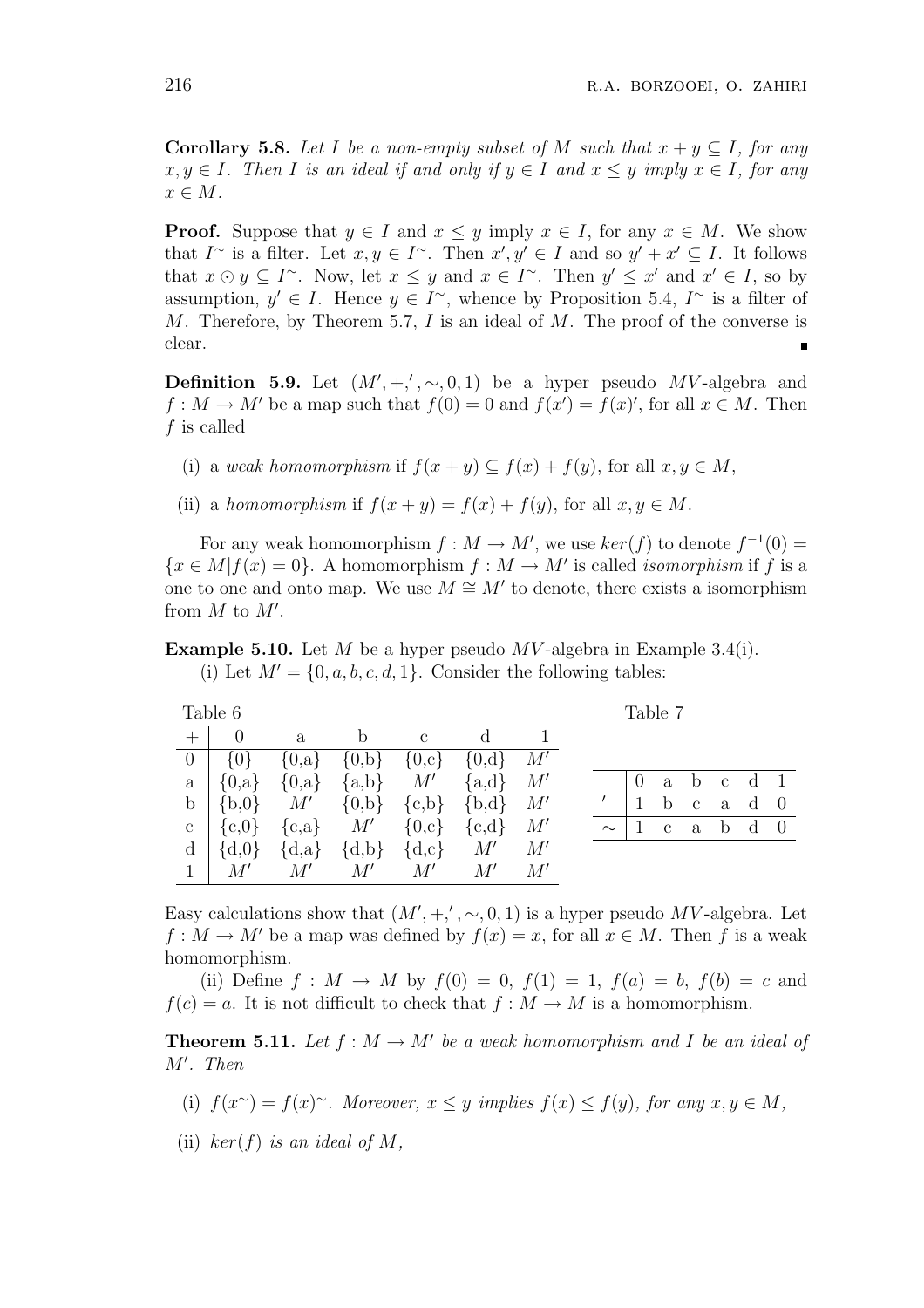- (iii)  $f^{-1}(I)$  is an ideal of M,
- (iv) If F is a filter of M', then  $f^{-1}(F)$  is a filter of M,
- (iv) If f is a homomorphism, then f is one to one if and only if  $\ker(f) = \{0\},\$
- (v)  $F$  is a filter of  $M$  if and only if  $F$  is an ideal of dual pseudo  $MV$ -algebra of  $M,$
- (vi) If f is onto and I is an ideal of M containing  $ker(f)$ , then  $f(I)$  is an ideal of  $M'$ .

**Proof.** (i) Let  $x \in M$ . Then by  $f(x) = f((x^{\sim})') = f(x^{\sim})'$ , we get  $f(x)^{\sim} =$  $(f(x^{\sim})')^{\sim} = f(x^{\sim})$ . Now, let  $x \leq y$ . then  $1 \in x' + y$  and so  $1 = f(0)' = f(1) \in$  $f(x'+y) = f(x)' + f(y)$ . Hence  $f(x) \le f(y)$ .

(ii) Let  $x, y \in \text{ker}(f)$ . Then  $f(x) = f(y) = 0$  and so by Proposition 3.10(v),  $f(x + y) \subseteq f(x) + f(y) = 0 + 0 = 0$ . Hence  $x + y \subseteq \text{ker}(f)$ . Now, let  $(y/x)' \ll$  $ker(f)$  and  $y \in ker(f)$ . Then  $x \odot y' \leq a$ , for some  $a \in ker(f)$ . By Lemma 3.8(viii), we get  $x \le a + y$ . Since  $a, y \in \text{ker}(f)$ , then  $a + y \subseteq \text{ker}(f)$  and so  $f(x) = 0$ . Therefore,  $ker(f)$  is an ideal of M.

(iii) Assume that I is an ideal of M'. If  $x \odot y' \ll f^{-1}(I)$  and  $y \in f^{-1}(I)$ , for some  $x, y \in M$ , then by (i),  $f(x) \odot f(y)' \ll I$  and  $f(y) \in I$ . Since I is an ideal of M', then we have  $f(x) \in I$ . Hence  $x \in f^{-1}(I)$ . Now, let  $a, b \in f^{-1}(I)$ . Then  $f(x)$ ,  $f(y) \in I$ . Hence  $f(x+y) \subseteq f(x) + f(y) \subseteq I$  and so  $x+y \subseteq f^{-1}(I)$ . Therefore,  $f^{-1}(I)$  is an ideal of M.

(iv) Let F be a filter of M'. Then by Theorem 5.7,  $F'$  is a filter of M, so by (iii),  $f^{-1}(F')$  is an ideal of M. It suffices to show that  $f^{-1}(F') = f^{-1}(F)'$ . Let  $x \in M$ . Hence

$$
x \in f^{-1}(F') \Leftrightarrow f(x) \in F' \Leftrightarrow f(x^{\sim}) = f(x)^{\sim} \in F \Leftrightarrow x^{\sim} \in f^{-1}(F) \Leftrightarrow x \in f^{-1}(F)'
$$

(iv) Clearly, if f is one to one, then  $ker(f) = \{0\}$ . Suppose that  $ker(f) = \{0\}$ and  $f(x) = f(y)$ , for some  $x, y \in M$ . Then  $1 \in (f(x)' + f(y)) \cap (f(y)' + f(x))$ . Since f is a homomorphism, then by (i), we get  $0 \in f((x'+y)^{\sim}) \cap f((y'+x)^{\sim})$ . Hence by assumption,  $0 \in (x'+y)^\sim = y^\sim \odot x$  and  $0 \in (y'+x)^\sim = x^\sim \odot y$ . Now, by Lemma 3.8(vii), we conclude that  $x = y$ . Therefore, f is a one to one map.

(v) Straightforward.

(vi) Let I be an ideal of M containing  $ker(f)$  and  $x, y \in f(I)$ . Then there exist  $a, b \in I$  such that  $x = f(a)$  and  $y = f(b)$ . Hence  $x + y = f(a) + f(b) = f(b)$  $f(a + b) \subseteq f(I)$ . Now, let  $(y/x)' \ll f(I)$  and  $y \in f(I)$ , for some  $x, y \in M'$ . Since f is onto, then there are  $a \in M$  and  $b \in I$  such that  $x = f(a)$  and  $y = f(b)$ . By  $f((b/a)') = (f(b)/f(a))' \ll f(I)$ , we get, there are  $u \in I$  and  $c \in (b/a)'$  such that  $f(c) \leq f(u)$  and so  $0 \in (f(u)/f(c))' = f((u/c)')$ . Hence  $(u/c)' \ll ker(f) \subseteq I$ . Since  $u \in I$  and I is an ideal of M, then  $c \in I$  and so  $(b/a)' \ll I$ . Therefore,  $a \in I$ (since  $b \in I$  and I is an ideal) and so  $x \in f(I)$ . That is,  $f(I)$  is an ideal of M'.

**Corollary 5.12.** If M' be a hyper pseudo MV-algebra and  $f : M \rightarrow M'$  be a homomorphism, then  $f^{-1}(1)$  is a filter of M.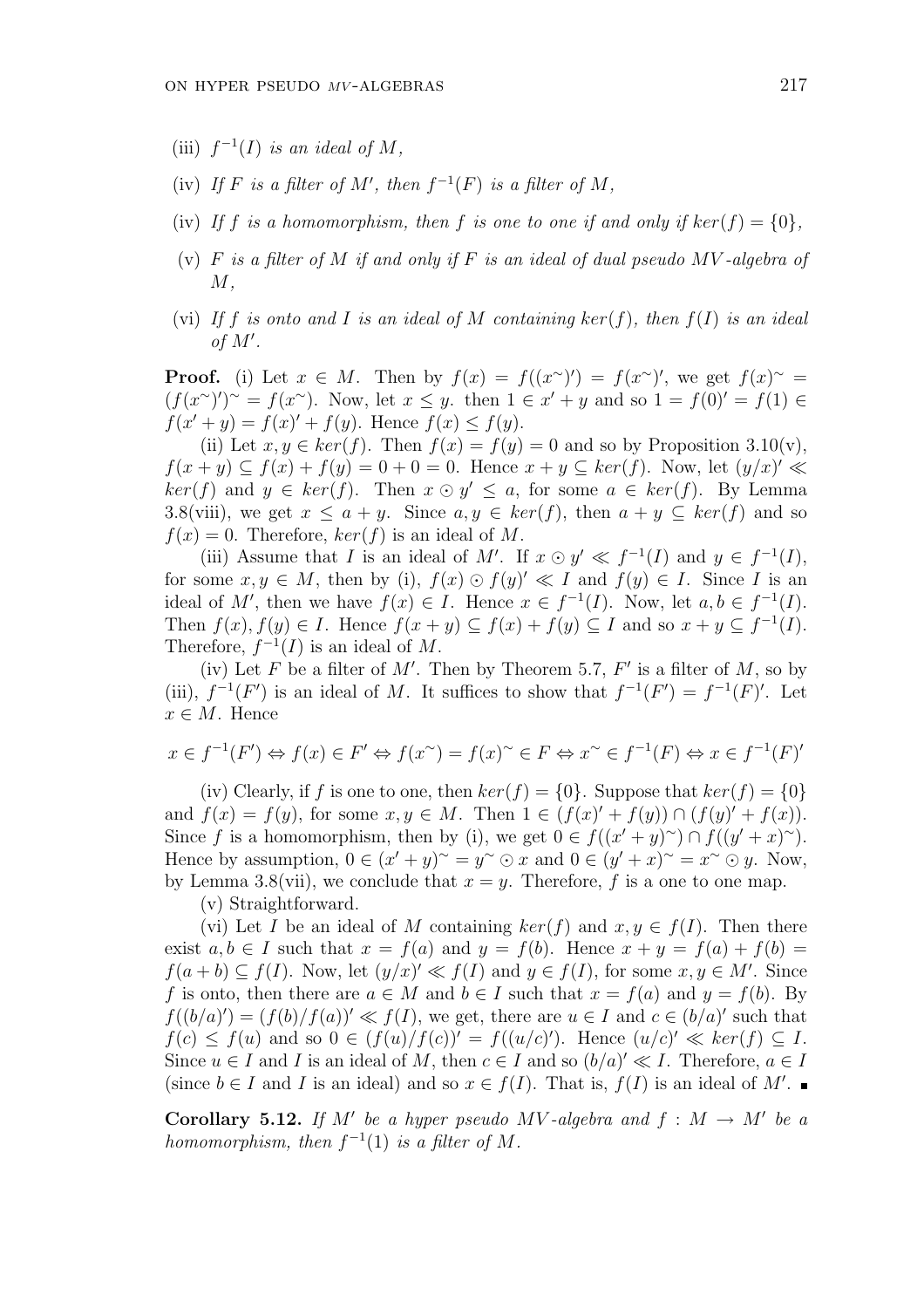**Proof.** Clearly,  $f : (M, \odot, \sim', 1, 0) \rightarrow (M', \odot', 1, 0)$  is a homomorphism, where  $(M, \odot, \sim', 1, 0)$  and  $(M', \odot', 1, 0)$  are dual hyper pseudo MV-algebra of M and M', respectively. Hence by Theorem 5.11(ii),  $f^{-1}(1) = ker(f)$  is an ideal of  $(M, \odot, \sim', 1, 0)$ . Therefore, by Theorem 5.11(v),  $f^{-1}(1)$  is a filter of M.

## 6. Congruence relation on hyper pseudo  $MV$ -algebras

**Definition 6.1.** Let  $\theta$  be an equivalence relation on M and A, B be two subsets of M. Then

- $A\theta B$  means that  $a\theta b$ , for some  $a \in A$  and  $b \in B$ ,
- $\overline{A}\overline{\theta}B$  means that for any  $a \in A$ , there exists  $b \in B$  such that  $a\theta b$  and for any  $b \in B$  there exists  $a \in A$  such that  $b\theta a$ . Moreover, if  $A = \{a\}$ , then we write  $a\theta B$ , for  $A\theta B$ ,
- $A\overline{\overline{\theta}}B$  means that  $a\theta b$ , for any  $a \in A$  and  $b \in B$ .

It can be easily obtained that,  $A\overline{\theta}B$  and  $B\overline{\theta}C$  imply  $A\overline{\theta}C$ , for any subset  $A, B, C$  of  $M$ .

**Definition 6.2.** Let  $\theta$  be an equivalence relation on M. Then  $\theta$  is called the congruence relation, if it satisfies the following conditions:

- (C1)  $x\theta y$  and  $a\theta b$  imply  $(x+a)\overline{\theta}(y+b)$ , for any  $x, y, a, b \in M$ ,
- (C2)  $x\theta y$  implies  $x'\theta y'$  and  $x\degree \theta y\degree$ , for any  $x, y \in M$ ,
- (C3)  $x\theta y$  if and only if  $1\theta(x'+y)$  and  $1\theta(y'+x)$ , for any  $x, y \in M$ ,
- (C4)  $1\theta(x'+y)$  if and only if  $1\theta(y+x^{\sim})$ , for any  $x, y \in M$ .

We use  $Con(M)$  to denote the set of all congruence relations on M.

Note 6.3. Let  $\theta$  be an equivalence relation on M.

- (i) If  $\theta$  is an equivalence relation on M satisfies on (C1), (C2), then  $x\theta y$  implies that  $1 \in x' + x\overline{\theta}x' + y$  and  $1 \in y' + y\overline{\theta}y' + x$ .
- (ii) If  $[1] = \{x \in M | x \theta 1\} = \{1\}$ , then by (C3) and  $(HSMV9)$  we get  $\theta = \{(x, x)|x \in M\}.$

**Example 6.4.** Let  $M = \{0, a, b, c, d, e, f, 1\}$ . Consider the following tables:

|                | rapie o                        |             |             |                               |                     |                                |                  |                |
|----------------|--------------------------------|-------------|-------------|-------------------------------|---------------------|--------------------------------|------------------|----------------|
|                | $\overline{0}$                 | a           | b           | $\mathbf{c}$                  | $\mathbf d$         | e                              |                  |                |
| $\overline{0}$ | $\{0\}$                        | $\{0,a\}$   | $\{0,b\}$   | $\{0,c\}$                     | $\{0,\mathrm{d}\}\$ | $\{0,e\}$                      | $\{0,f\}$        | $\overline{M}$ |
| a              | $\{0,a\}$                      | $\{0,a\}$   | $\{0,a,b\}$ | $\{0,a,c\}$                   | $\{0,a,d\}$         | $\{0,a,e\}$                    | $\overline{M}$   | $\overline{M}$ |
|                | $b   {b,0}$                    | $\{0,a,b\}$ | $\{0,b\}$   | $\{0,b,c\}$                   | $\{0,b,d\}$         | M                              | $\boldsymbol{M}$ | M              |
| $\mathbf{C}$   | $\left\{\mathrm{c,0}\right\}$  | $\{0,c,a\}$ | M           | $\{0,c\}$                     | ${0,c,d}$           | $\{0,c,e\}$                    | $\{0,c,f\}$      | $\overline{M}$ |
|                | $d   \{d,0\}$                  | M           | M           | $\{0,\mathrm{d},\mathrm{c}\}$ | $\{d,0\}$           | $\{0,\mathrm{d},\mathrm{e}\}\$ | $\{0,d,f\}$      | $\overline{M}$ |
| e              | $\{e,0\}$                      | $\{0,a,e\}$ | $\{0,b,e\}$ | $\{0,c,e\}$                   | M                   | $\{0,e\}$                      | $\{0,e,f\}$      | М              |
|                | $\vert \text{ } \{f,0\} \vert$ | $\{0,a,f\}$ | ${0,b,f}$   | M                             | M                   | $\{0,f,e\}$                    | $\{0,f\}$        | M              |
|                | $M_{\odot}$                    | M           | M           | М                             | M                   | M                              | М                | $\overline{M}$ |
|                |                                |             |             |                               |                     |                                |                  |                |

Table 8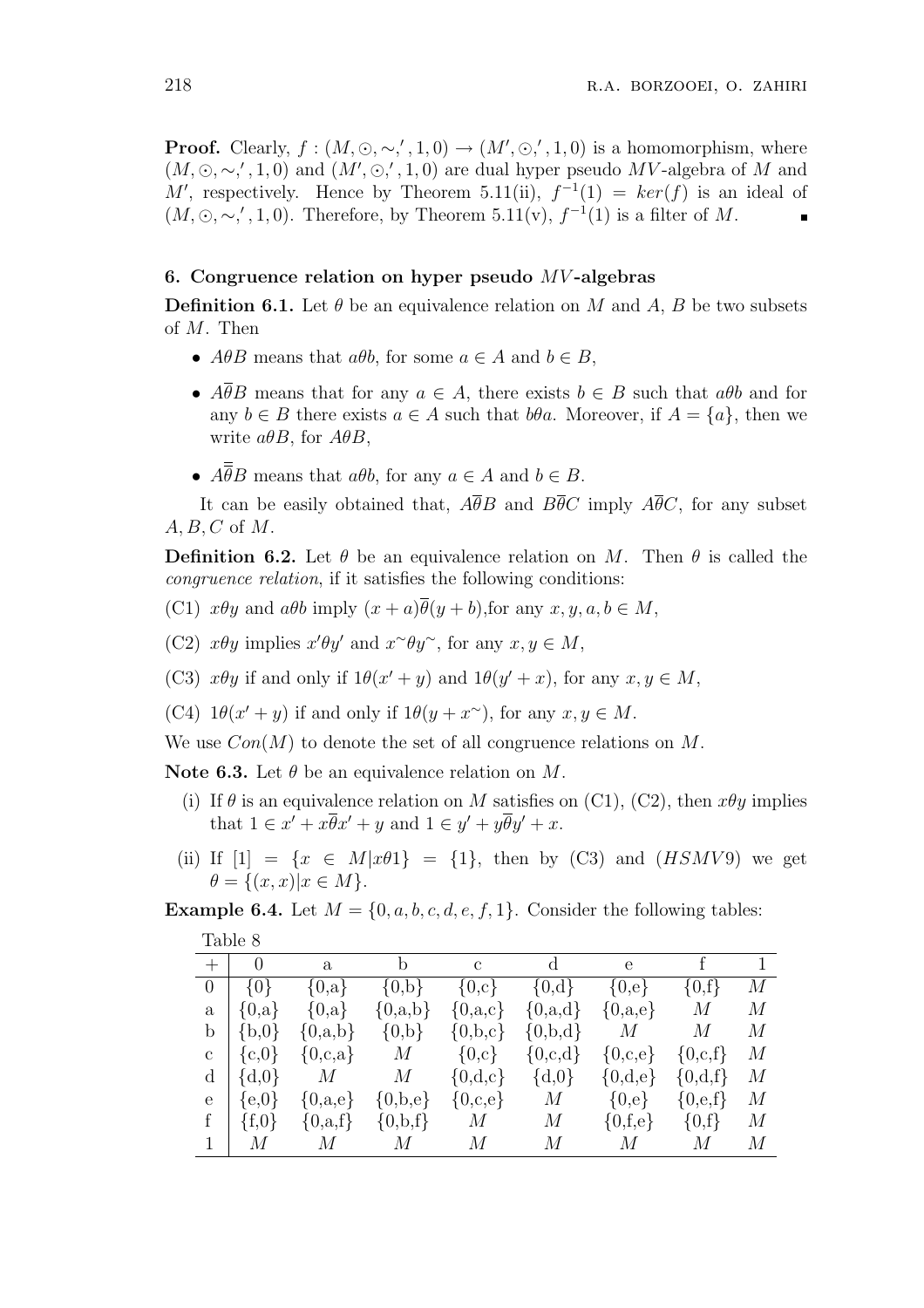| Table 9 |  |   |               |             |              |          |              |  |  |  |
|---------|--|---|---------------|-------------|--------------|----------|--------------|--|--|--|
|         |  | a | $\mathbf b$   | $\mathbf c$ | <sub>d</sub> | $\Theta$ |              |  |  |  |
|         |  |   | $\mathcal{C}$ |             | e            | h        | a            |  |  |  |
| $\sim$  |  |   | е             | D           | a            | п        | $\mathbf{c}$ |  |  |  |

Then  $(M, +, ', \sim, 0, 1)$  is a hyper pseudo MV-algebra.

Let  $\theta = \{(x, y)|x, y \in \{0, a, c, e\}\}\cup \{(x, y)|x, y \in \{1, b, d, f\}\}.$  Easy calculations show that  $\theta$  is a congruence relation on M.

**Proposition 6.5.** Let  $\theta$  be a congruence relation on M and  $[x] = \{a \in M | x \theta a\},\$ for any  $x \in M$ . Then

- (i)  $\theta$  is a congruence relation on dual hyper pseudo MV-algebra of  $(M, +, ', \sim, 0, 1),$
- (ii) [1] is a filter of  $M$ ,
- (iii)  $[0]$  is an ideal of M.
- (iv) [x] is convex, for any  $x \in M$ , that is  $a \leq b \leq c$  and  $a, b \in [x]$  imply  $b \in [x]$ , for any  $a, b, c \in M$ ,
- (v) If  $x \in M$  and  $a, b \in [x]$ , then  $a \wedge b \cap [x] \neq \emptyset$  and  $a \vee b \cap [x] \neq \emptyset$ .

**Proof.** (i) Let  $M^*$  be the dual hyper pseudo  $MV$ -algebra of M. Clearly, (C2) holds. Let  $x\theta y$  and  $a\theta b$ . Then by (C2),  $x'\theta y'$  and  $a'\theta b'$  and so by (C1), we have  $a' + x'\overline{\theta}b' + y'$ . Hence by (C2),  $x \odot a\overline{\theta}y \odot b$ , whence (C2) hold in  $M^*$ . Now, let  $0\theta(x^{\sim} \odot y)$  and  $0\theta(y^{\sim} \odot x)$ , then  $0\theta(y' + x)^{\sim}$  and so  $0\theta a^{\sim}$ , for some  $a \in y' + x$ . Hence  $1\theta a$ , so  $1\theta y' + x$ . By the similar way, we can show that  $1\theta x' + y$ , which implies that  $x\theta y$ . By Note 6.3(i), (C3), hold. Let  $x, y \in M$ . Then by (C4), we get

$$
0\theta(x^{\sim} \odot y) \Leftrightarrow 0\theta(y' + x)^{\sim} \Leftrightarrow 1\theta(y' + x) \Leftrightarrow 1\theta(y' + x) \Leftrightarrow 0\theta(x' + y)^{\sim} = (y^{\sim} \odot x)
$$

Therefore,  $\theta$  is a congruence relation on  $M^*$ .

(ii) Let  $x, y \in [1]$ . Then by Proposition 3.10(v), we get  $(x \odot y)\overline{\theta}(1 \odot 1) = 1$ . Hence  $x \odot y \subseteq [1]$ . Now, let  $a \in [1]$  and  $a \leq b$ , for some  $b \in M$ . Then  $1 \in a' + b$ . Moreover,  $(b'+a)\overline{\theta}(b'+1)$  and  $1 \in b'+1$ , so  $(b'+a)\theta1$ . It follows from (C3),  $a\theta b$ . Therefore, by Proposition 5.4, [1] is a filter of M.

(iii) By (i) [0] is a filter of  $M^*$ . Since  $[0] = [1]'$ , then by Theorem 5.7, [0] is an ideal of M.

(iv) Let  $b, x \in M$  and  $a, c \in [x]$  such that  $a \leq b \leq c$ . Then  $1 \in a' + b$ ,  $1 \in b' + c$ . Since  $a\theta c$ , then  $(a' + b)\overline{\theta}(c' + b)$ , so by  $1 \in a' + b$ , we get  $1\theta(c' + b)$ . By (C3), we conclude that  $a\theta c$ . Therefore, [x] is convex.

(v) It is easy to show that,  $a\theta b$  and  $x\theta y$ , imply  $(a\vee x)\overline{\theta}(b\vee y)$  and  $(a\wedge x)\overline{\theta}(b\wedge y)$ , for any  $x, y, a, b \in M$ . Now, let  $x \in M$  and  $a, b \in [x]$ . Then  $(a \vee b)\theta(x \vee x)$ . Hence by Proposition 4.2(i),  $(a \vee b)\theta x$ . By the similar way, we can show that  $(a \wedge b)\theta x$ .

**Theorem 6.6.** Let  $\theta$  be a congruence relation on M and  $M/\theta$  be the set of all congruence classes of M with respect to  $\theta$ . Then  $(M/\theta, \oplus, -, *, [0], [1])$  is a hype pseudo MV-algebra, where  $[x] \oplus [y] = [x \oplus y]$ ,  $[x]^- = [x']$  and  $[x]^* = [x^{\sim}]$ , for any  $x, y \in X$ .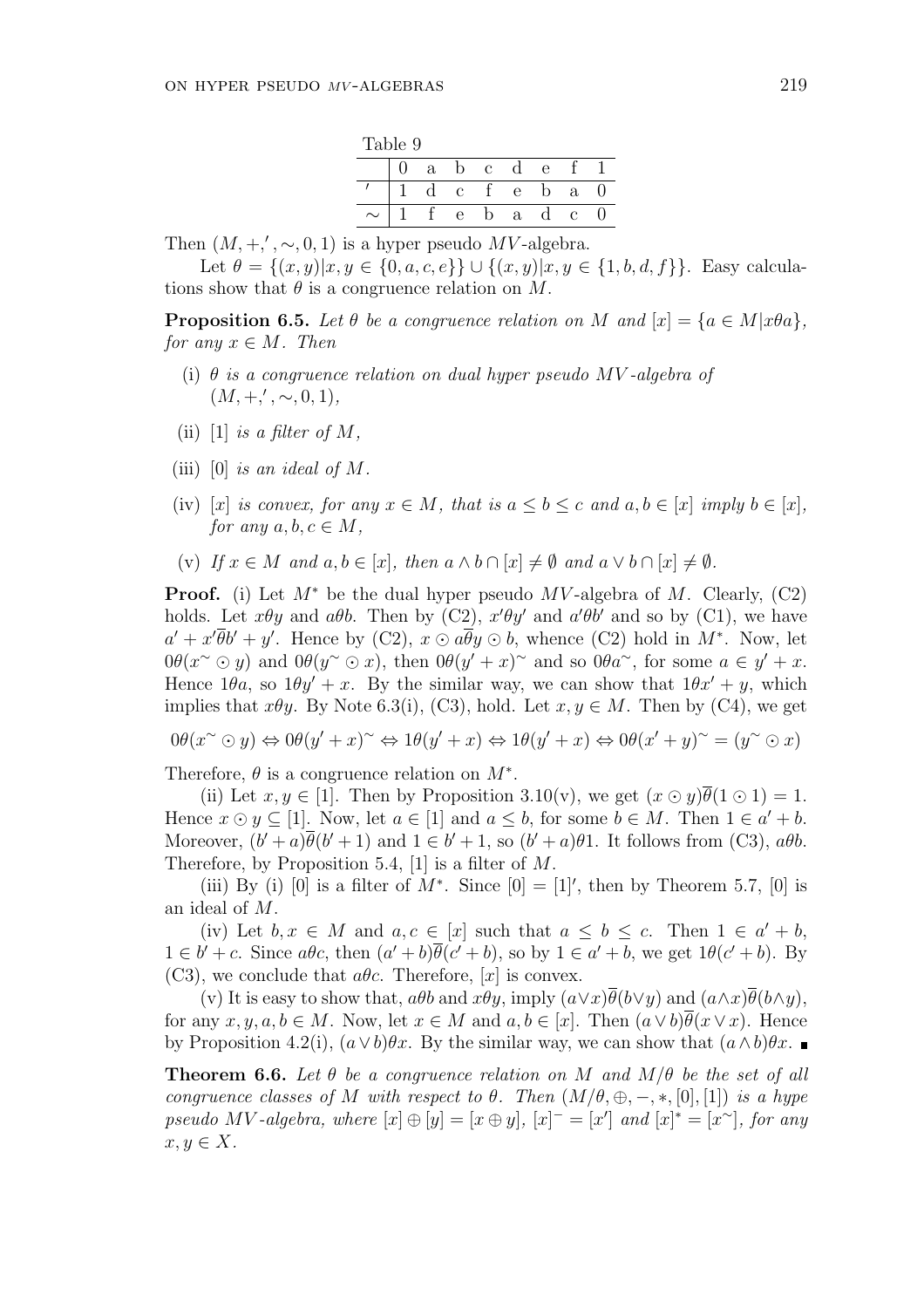**Proof.** Since  $\theta$  is a congruence relation on M, then clearly,  $\oplus$  is a hyper operation on  $M/\theta$  and  $-$ ,  $*$  are well define. Moreover, by definition of  $\oplus$ ,  $-$  and  $*$ , it can be easily obtained that  $(HSMV1)$ - $(HSMV8)$  hold in  $M/\theta$ . Let  $x, y \in M$  and  $[1] \in (x^- \oplus [y]) \cap ([y]^- \oplus [y])$ , then  $[1] \in [x' + y] \cap [y' + x]$  and so  $1\theta(x' + y)$ ,  $1\theta(y'+x)$ . Hence by (C3),  $x\theta y$ . That is  $[x] = [y]$ . Moreover, by (C4), we have

$$
[1] \in [x]^{-} \oplus [y] \Leftrightarrow [1] \in [x' + y] \Leftrightarrow 1\theta x' + y \Leftrightarrow 1\theta y + x^{\sim} \Leftrightarrow [1] \in [y] \oplus [x]^{*}
$$

Therefore,  $(M/\theta, \oplus, -, *, [0], [1])$  is a hype pseudo MV-algebra.

**Definition 6.7.** A filter  $F$  of  $M$  is called normal filter or simply N-filter if the relation  $\theta_F$  by the following definition

$$
\theta_F = \{(x, y) \in M \times M | (x' + y) \cap F \neq \emptyset, \ (y' + x) \cap F \neq \emptyset \}
$$

is a congruence relation on M. If F is a normal filter, the we use  $M/F$  to denote the set of all equivalence relation of M with respect to  $\theta$ . We use  $NF(M)$  to denote the set of all N-filters of M.

**Proposition 6.8.** Let F be a normal filter of M. Then  $x \in F$  if and only if  $x'' \in F$  if and only if  $(x^{\sim})^{\sim} \in F$ , for any  $x \in M$ .

**Proof.** Let  $x \in M$  and F be a normal filter of M and  $*$ , – be the hyper operations in Theorem 6.6. Then there exists a congruence relation  $\theta$  on M such that  $F = [1]_{\theta}$ . If  $x \in F$ , then  $[x] = [1]$  and so  $[x''] = ([x]^{-})^{-} = ([1]^{-})^{-} = [1]$ . Hence  $x'' \in F$ . Conversely, let  $x'' \in F$ . Then  $[x''] = [1]$  and so  $[x]^{-}$   $^{-}$  = [1]. Hence  $[x] = [1]$ , whence  $x \in F$ . By the similar way, we can show that  $x \in F$  if and only if  $x'' \in F$ .

In the next theorem, we try to find relation between N-filters and congruence relations on M.

### Theorem 6.9.

- (i) F is a N-filter of M if and only if there exists a congruence relation  $\theta$  on M such that  $F = [1]$ .
- (ii) There is a bijection map between the set of all N-filters of M and the set of all congruence relations on M.

**Proof.** (i) Suppose that F is a N-filter of M. Then the relation

$$
\theta_F = \{(x, y) \in M \times M | (x' + y) \cap F \neq \emptyset, \ (y' + x) \cap F \neq \emptyset \}
$$

is a congruence relation on M. We show that  $F = [1]$ . Let  $x \in F$ . Then by Proposition 3.10(vii), and  $(HSMV2)$  we have  $1 \in x' + 1$  and  $x \leq 0 + x = 1' + x$ and so by (C3),  $x\theta_F$ 1. Now, let  $x \in [1]$ , then by (C3),  $1' + x \cap F \neq \emptyset$ . Since by Proposition 3.10(vi),  $1' + x \leq x$ , then by Proposition 5.4,  $x \in F$ . Therefore,  $F = [1]$ . Conversely, let there exists a congruence relation  $\phi$  on M such that  $F=[1]_{\phi}$  and

$$
\theta = \{(x, y) \in M \times M | (x' + y) \cap F \neq \emptyset, \ (y' + x) \cap F \neq \emptyset \}.
$$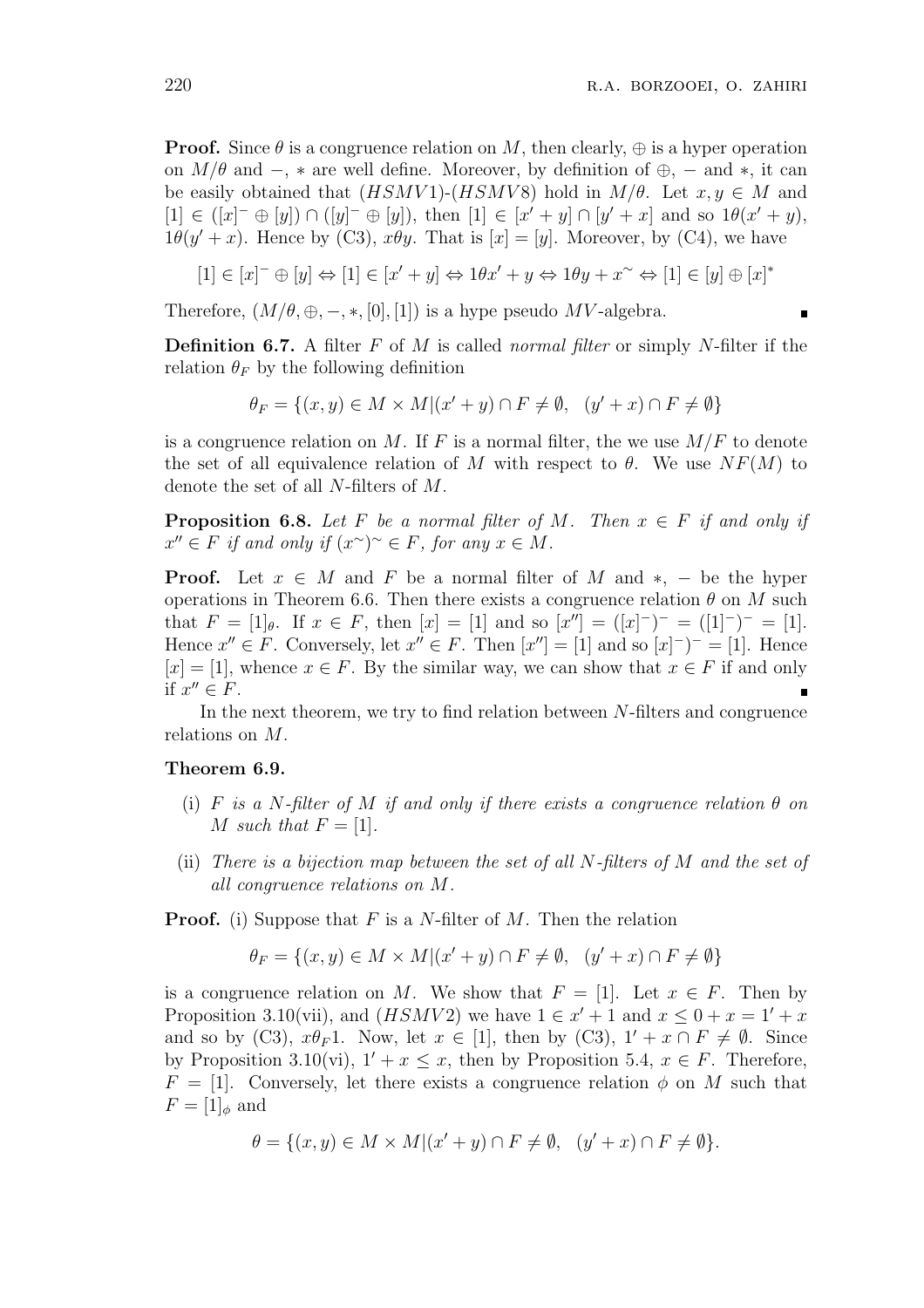We show that  $\theta = \phi$ . Let  $x \theta y$ , for some  $x, y \in M$ . Then  $(x' + y) \cap F \neq \emptyset$  and  $(y'+x)\cap F\neq\emptyset$  and so  $1\phi(x'+y)$  and  $1\phi(y'+x)$ . Since  $\phi$  is a congruence relation, then by (C3),  $x\phi y$ . Now, let  $x\phi y$ , then by (C3),  $1\phi(x'+y)$  and  $1\phi(y'+x)$  and so  $(x'+y) \cap F \neq \emptyset$  and  $(y'+x) \cap F \neq \emptyset$ . Hence  $x\theta y$ . Therefore,  $\theta$  is a congruence relation on  $M$  and so  $F$  is a  $N$ -filter.

(ii) Define the map  $f: Con(M) \to NF(M)$  by  $f(\theta) = [1]_{\theta}$ , for any  $\theta \in$  $Con(M)$ . It follows from (i), f is an onto map. Moreover, by the proof of (i), we can show that  $f$  is a bijection map.

Note 6.10. Let  $F$  be a normal filter of  $M$ . Then there exists a congruence relation  $\theta$  on M such that  $F = [1]$ . In the proof of Theorem 6.9, we shown that  $\theta_F = \theta$ .

**Theorem 6.11.** Let M' be a hyper pseudo MV-algebra and  $f : M \to M'$  be a homomorphism. Then  $\theta = \{(x, y) \in M \times M | f(x) = f(y) \}$  is a congruence relation on M.

**Proof.** Clearly,  $\theta$  is an equivalence relation on M. Since f is a homomorphism, then (C1) and (C2) hold. Now, let  $1\theta(x'+y)$  and  $1\theta(y'+x)$ , for some  $x, y \in M$ . Then  $1 = f(1) \in f(x'+y) = f(x)'+f(y)$ . By the similar way,  $1 \in f(y)' + f(x)$ . Since M' is a hyper pseudo MV-algebra, then  $f(x) = f(y)$  and so  $(x, y) \in \theta$ . Hence by Note 6.3(i), (C3) holds. Since  $M'$  is a hyper pseudo  $MV$ -algebra, then

$$
(x'+y)\theta 1 \Leftrightarrow 1 = f(1) \in f(x)' + f(y) \Leftrightarrow 1 \in f(y) + f(x)^{\sim}
$$
  

$$
\Leftrightarrow f(1) \in f(y + x^{\sim}) \Leftrightarrow (y + x^{\sim})\theta 1.
$$

Therefore,  $\theta$  is a congruence relation on M.

**Corollary 6.12.** Let M' be a hyper pseudo MV-algebra and  $f : M \to M'$  be a homomorphism. Then  $f^{-1}(1)$  is a N-filter of M.

**Proof.** Since  $\{1\}$  is a filter of M', then by Theorem 5.11(iv),  $f^{-1}(1)$  is a filter of L. Hence by Theorem 6.9 and 6.11 and  $f^{-1}(1) = [1]$ , we conclude that  $f^{-1}(1)$  is a N-filter of M.

**Theorem 6.13.** Let G be a N-filter of M. Then there is a one to one corresponding between the set of all filters of  $M/G$ , that is  $F(M/G)$  and the set of all filters of M containing F, that is  $F(M, G)$ .

**Proof.** Let  $f: F(M/G) \to F(M, G)$  be a map was defined by  $f(H) = \{x \in M \mid$  $x \in [a]$ , for some  $[a] \in H$ . Let H be a filter of  $M/[F]$ . Then  $[1] \in H$  and so by Theorem 6.9,  $F = [1] \subseteq f(H)$ . If  $x, y \in F(H)$ , then  $[x], [y] \in H$  and so  $[y \odot x] = ([x]^{-} \oplus [y]^{-})^{*} \subseteq H$ . Hence  $y \odot x \subseteq f(H)$ . Now, let  $x \in f(H)$  and  $x \leq y$ , for some  $y \in M$ . Then  $1 \in x' + y$ , so  $[1] \in [x]^{-} \oplus [y]$ . Hence  $[x] \leq [y]$  in hyper pseudo MV-algebra  $M/F$ . Since H is a filter of  $M/[F]$ , then  $[y] \in H$  and so  $y \in f(H)$ . Therefore,  $f(H)$  is a filter of M containing F. Clearly, f is one to one. Now, we show that  $f$  is onto. Let  $G$  be a filter of  $M$  containing  $F$ . Then we define  $H = \{ [x] \in M/|F| | x \in G \}$ . Clearly,  $[1] \in H$ . Let  $[x], [y] \in H$ . Then there exist  $a, b \in G$  such that  $[x] = [a]$  and  $[y] = [b]$ . Since G is a filter, then

$$
\blacksquare
$$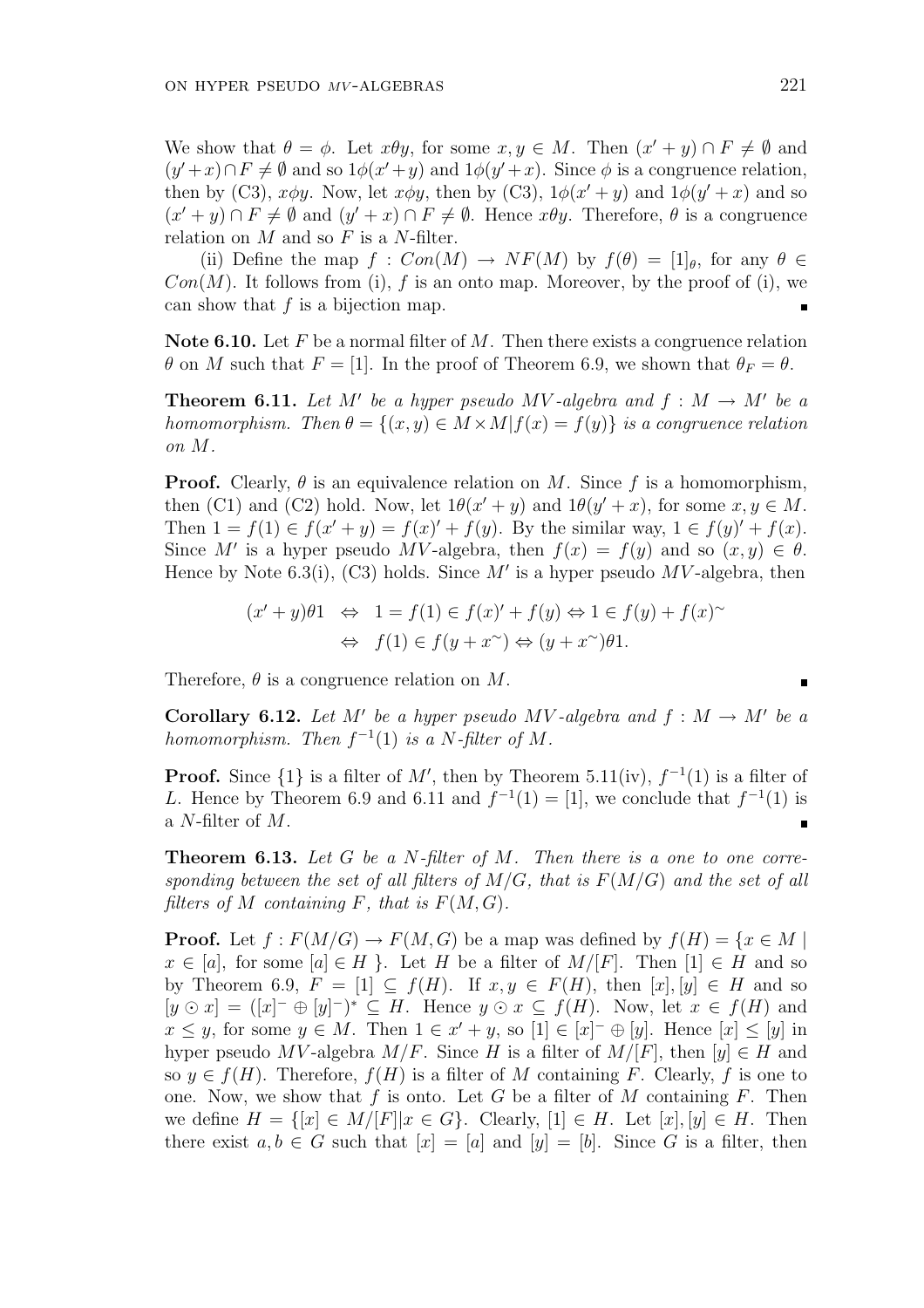$(a'+b')^{\sim} \subseteq G$  and so  $([x]^{-} \oplus [y]^{-})^* = ([a]^{-} \oplus [b]^{-})^* = [(a'+b')^{\sim}] \subseteq H$ . Let  $[x] \in H$ and  $[x] \leq [y]$ , for some  $[y] \in M/F$ . Then there exists  $a \in G$  such that  $[x] = [a]$ and  $[1] \in [x]^{-} + [y] = [x' + y]$ . Hence  $1\theta(x' + y)\overline{\theta}(a' + y)$ , where  $\theta$  is a congruence relation in Definition 6.7. Since  $[1] \subseteq G$  and  $1\theta a' + y$ , then we get  $a' + y \cap G \neq \emptyset$ and so by  $a \in G$ , we conclude that  $y \in G$ . Hence  $[y] \in H$  and so H is a filter of  $M/[F]$ . It is easy to show that  $f(H) = G$ . Therefore, f is one to one and onto.

**Theorem 6.14.** Let M' be a hyper pseudo MV-algebra,  $f : M \rightarrow M'$  be a homomorphism and  $F = f^{-1}(1)$ . Then  $M/F$  is a hyper pseudo MV-algebra and  $g: M/F \to M'$ , was defined by  $g([x]) = f(x)$ , for any  $[x] \in M/F$  is a one to one homomorphism.

**Proof.** Since f is a homomorphism, then by Corollary 6.12, F is a N-filter of M and so  $M/F$  is a hyper pseudo MV-algebra. If  $\theta$  be a congruence relation in Theorem 6.11, then by Note 6.10,  $\theta = \theta_F$ . Clearly, g is a homomorphism. We will show that g is one to one. Let  $g([x]) = g([y])$ , for some  $x, y \in M$ . Then by definition of g, we get  $f(x) = f(y)$  and so  $[x] = [y]$ . Hence g is one to one.

From now on in this section, for convenience, we use the same notations for the hyper operation and operations of M and  $M/\theta$ , for any congruence relation  $\theta$ on M.

**Theorem 6.15.** Let F and G be two normal filters of M such that  $F \subseteq G$ . Then  $G/F$  is a normal filter of  $M/F$  and  $\frac{M/F}{G/F}$  $\frac{M/F}{G/F} \cong M/G.$ 

**Proof.** Since  $F$  and  $G$  are normal filters of  $M$ , then there exist two congruence relations  $\theta$  and  $\varphi$  on M such that  $F = [1]_{\varphi}$  and  $G = [1]_{\theta}$ . Consider the following relation on  $M/F$ .

$$
\Theta = \{ ([x]_F, [y]_F) \in M/F \times M/F | (x, y) \in \theta \}
$$

Clearly,  $\Theta$  is an equivalence relation on  $M/F$ . We show that it is a congruence relation. Let  $([x]_F,[y]_F) \in \Theta$ . Then  $(x,y) \in \theta$  and so  $(x',y') \in \theta$ . It follows that  $([x']_F, [y']_F) = ([x']_F, [y]_F') \in \Theta$ . By the similar way, we can show that  $([x]_F^\sim, [y]_F^\sim) \in \Theta$ . Let  $([a]_F, [b]_F) \in \Theta$ . Then  $(a, b) \in \theta$ . Since  $\theta$  is a congruence relation on M, then we get  $(x + a)\theta(y + b)$ . By definition of  $\Theta$ , we conclude that  $([x]_F+[a]_F)\overline{\Theta}([y]_F+[a]_F)$ . Now, let  $a, x \in M$  and  $[1]_F\Theta([x]_F+[a]_F)$  and  $[1]_F\Theta([a]_F+[x]_F)$ . Then  $[1]_F\Theta[x'+a]_F$ , so there is  $u \in x'+a$  such that  $1\theta u$  and so  $1\theta(x'+a)$ . By the similar way,  $1\theta(a'+x)$ . Hence by (C3),  $x\theta a$  and so  $[x]_F = [a]_F$ . Finally, we show that (C4) hold. Let  $x, y \in M$  such that  $[1]_F \Theta([x]_F' + [y]_F)$ , then similar to the above arguments  $1\theta(x'+y)$ . Since  $\theta$  is a congruence relation, then by (C4)  $1\theta(y+x^{\sim})$  and so  $[1]_F\Theta([y]_F+[x]_F^{\sim})$ . Hence  $\Theta$  is a congruence relation on  $M/F$ . By the proof of Theorem 6.13,  $G/F$  is a filter of  $M/F$ . Suppose that  $[x]_F \in M/F$ . Then, by

$$
[x]_F \in [[1]_F]_\Theta \Leftrightarrow [x]_F \Theta[1]_F \Leftrightarrow x\theta 1 \Leftrightarrow x \in [1]_\theta = [1]_F \Leftrightarrow x \in G \Leftrightarrow [x]_F \in G/F,
$$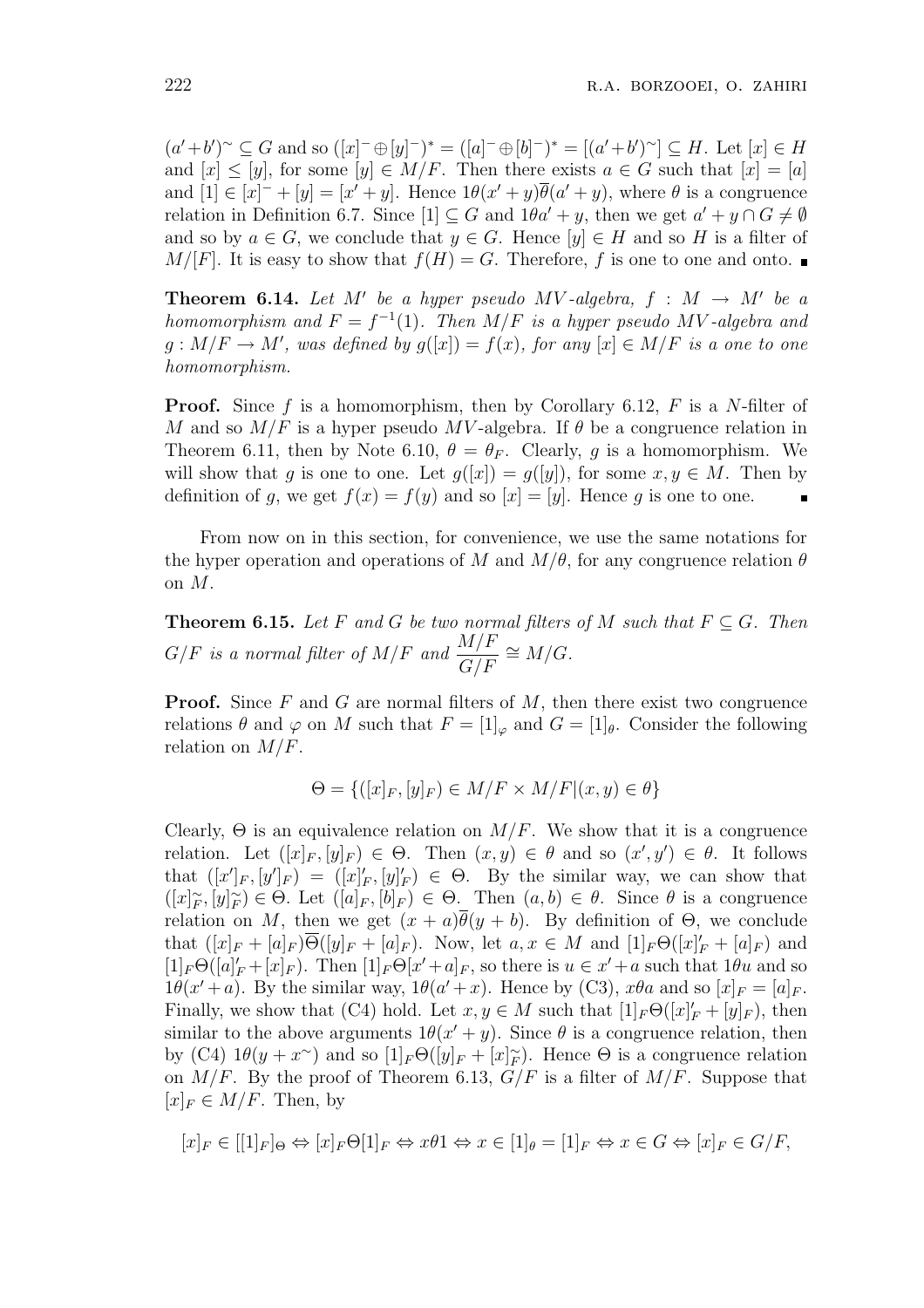we obtain  $[1]_F$  =  $G/F$ , and so, by Theorem 6.13(i),  $G/F$  is a normal filter of  $M/F$ . Define  $f : M/F \to M/G$ , by  $f([1]_F) = [1]_G$ , for any  $x \in M$ . Clearly, f is an onto homomorphism. Moreover,  $f^{-1}([1]_G) = \{ [x]_F | x \in G \} = G/F$ . Therefore, by Theorem 6.14, we have  $\frac{M/F}{G/F}$  $\frac{M/F}{G/F} \cong M/G.$ 

**Definition 6.16.** A congruence relation  $\theta$  on M is called *strong congruence rela*tion if we replace  $(Cl)$  with  $(C'1)$  in Definition 6.2.

(C'1)  $x\theta y$  and  $a\theta b$  imply  $(x+a)\overline{\theta}(y+b)$ , for any  $x, y, a, b \in M$ .

**Theorem 6.17.** If  $\theta$  is a strong congruence relation on M, then  $M/\theta$  is a pseudo MV -algebra.

**Proof.** Let  $\theta$  be a strong congruence relation on M. It suffices to show that  $[x]+[y]$ has only one element, for any  $x, y \in M$ . Let  $x, y \in M$  and  $[a], [b] \in [x] + [y]$ . Then by definition of +, there exist  $u, v \in x + y$  such that  $a\theta u$  and  $b\theta v$ . Since  $\theta$  is a strong congruence relation, then  $(x + y)\theta(x + y)$  and so  $u\theta v$ . Hence  $a\theta b$ , so  $[a] = [b]$ . Therefore,  $M/\theta$  is a pseudo MV-algebra.

### 7. Conclusions

In this paper, we defined the concept of hyper pseudo  $MV$ -algebras and investigate some properties of this structure. Then we introduced the concept of ideal and filter in hyper pseudo MV -algebras and obtained the relation between them. Finally, we used congruence relation in hyper pseudo MV -algebra and construct quotient hyper MV -algebras. For future research, we can work on category of hyper pseudo MV -algebras, relation between this category and category of hyper  $MV$ -algebras, relation between hyper pseudo  $MV$ -algebras and hyper pseudo  $K$ algebras and fundamental relations on these structures.

## References

- [1] Anderson, M., Feil, T., Lattice-ordered Groups: An Introduction, Reidel Publishing Company, 1988.
- [2] Chang, C.C., Algebraic analysis of many valued logic, Trans. Amer. Math. Soc., 88, (1958), 476-490.
- [3] GEORGESCU, G., IORGULESCU, A., Pseudo-MV algebras: a non-commutative extension of MV -algebras, in Smeureanu I. et al. (Eds.), Proc Fourth Inter Symp Econ Inform, May 6-9, Inforce Printing House, Bucharest, 1999, 961-968.
- [4] Georgescu, G., Iorgulescu, A., Pseudo-MV algebras, Multi Valued Logic, 6 (2001), 95-135.